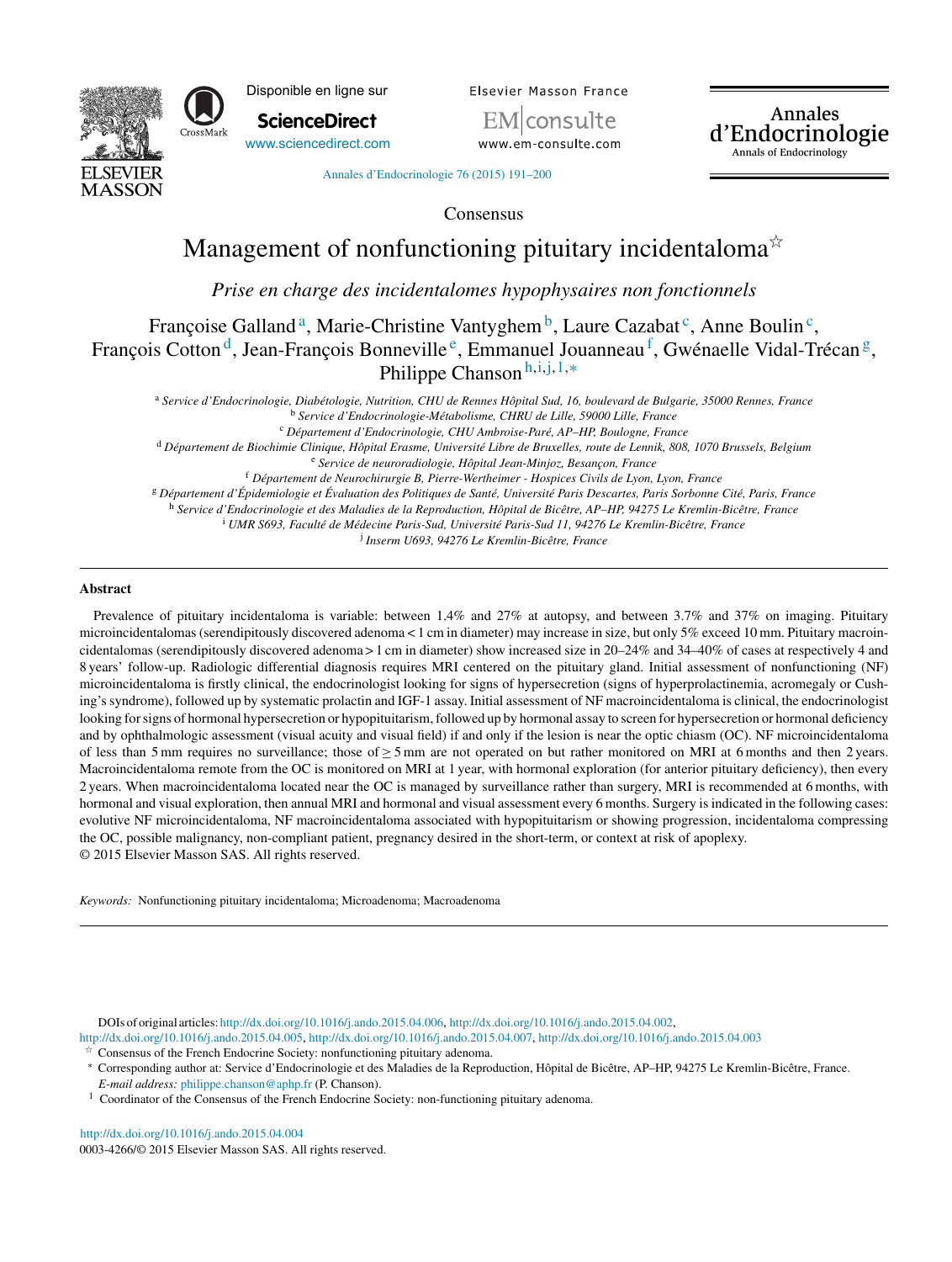#### **Résumé**

La prévalence des incidentalomes hypophysaires est variable : 1,4 à 27 % à l'autopsie; 3,7 à 37 % en imagerie. Les microincidentalomes hypophysaires (adénomes de découverte fortuite de moins d'un centimètre de diamètre) peuvent augmenter de taille, mais moins de 5 % d'entre eux dépassent 10 mm. Les macroincidentalomes hypophysaires (adénomes de découverte fortuite de plus d'un centimètre de diamètre) augmentent de taille dans 20–24 % ou 34–40 % des cas si la durée de suivi est respectivement de 4 ans ou 8 ans. Le diagnostic différentiel radiologique nécessite une IRM centrée sur l'hypophyse. L'évaluation initiale d'un microincidentalome non fonctionnel (NF) est d'abord clinique, à la recherche, par un endocrinologue, de signes d'hypersecrétion (signes d'hyperprolactinémie, d'acromégalie ou syndrome de Cushing), complété par un dosage systématique de prolactine et d'IGF-1. L'évaluation initiale d'un macroincidentalome NF est clinique, à la recherche, par un endocrinologue, d'une hypersécrétion hormonale ou d'une insuffisance antéhypophysaire (IAH), complétée par des dosages hormonaux à la recherche d'une hypersécrétion ou d'un déficit hormonal et par une évaluation ophtalmologique (acuité visuelle et champ visuel) si et seulement si la lésion est à proximité ou au contact du chiasma optique (CO). Les microincidentalomes NF de moins de 5 mm ne relèvent d'aucune surveillance. Les microincidentalomes NF de diamètre ≥ 5 mm ne sont pas opérés mais surveillés au moyen d'une IRM réalisée à 6 mois puis à 2 ans. Les macroincidentalomes situés à distance du chiasma sont surveillés par une IRM à 1 an et une exploration hormonale (recherchant une IAH), puis tous les 2 ans. Pour les macroincidentalomes situés à proximité du chiasma, s'il est décidé de les surveiller et de ne pas les opérer, une IRM est recommandée à 6 mois avec explorations hormonale et visuelle, puis tous les ans pour l'IRM et le bilan hormonal, et tous les 6 mois pour l'évaluation visuelle. Le traitement chirurgical est recommandé dans les situations suivantes: microincidentalomes NF évolutifs, macroincidentalomes NF avec IAH, ou évolutif, lésion comprimant le chiasma optique, doute sur une lésion maligne, patient non observant, grossesse souhaitée à court terme, contexte favorisant une apoplexie. © 2015 Elsevier Masson SAS. Tous droits réservés.

*Mots clés :* Incidentalome hypophysaire non fonctionnel ; Microadénome ; Macroadénome

Pituitary incidentaloma is a pituitary lesion serendipitously discovered on brain imaging (CT, MRI or PET) performed for some other reason. The present consensus conference on nonfunctioning (NF) pituitary adenoma does not seek to address the entire issue of pituitary incidentaloma, but focuses on diagnosis and treatment of clinical nonfunctioning serendipitously discovered adenoma.

### **1. Epidemiology**

The epidemiology of pituitary incidentaloma is founded on a few mainly retrospective studies. Frequency, assimilated to that of NF pituitary adenoma, is thus unclear. However, the prevalence of clinically significant lesions was around 80 per million cases in two studies, one British [\[1\]](#page-8-0) and the other Belgian [\[2\],](#page-8-0) of adult European populations. How many of these lesions will show clinical impact is unknown. There are no data for children.

A meta-analysis of 10 retrospective studiesincluding slightly more than 3500 patients reported prevalence of 16.7% for pituitary adenoma and of 0.2% for macroadenoma [\[3\].](#page-8-0)

### *1.1. Prevalence of pituitary incidentaloma*

Prevalence of pituitary incidentaloma varies depending on the type of examination: 1.4–27% on autopsy and 3.7–37% on imaging [\[3\].](#page-8-0)

#### *1.1.1. Autopsy series*

Prevalence of pituitary incidentaloma on autopsy probably depends on the number and thickness of cross-sections.

In a Japanese series  $[4]$ , the mean prevalence of pituitary adenoma was 10%, 80% being < 3 mm; macroadenoma was extremely rare. Differential diagnoses comprised Rathke's cleft cyst and craniopharyngioma.

In a recent Iranian study of 485 autopsies, pituitary adenoma was found in 12.6% of subjects, with a mean age of 43 years. Prevalence was unaffected by gender, age or body-mass index (BMI) for both macro- and microadenomas [\[5\].](#page-8-0) Other studies, however, reported an age effect, with higher prevalence in elderly subjects [\[6,7\].](#page-8-0) The absence of any gender or BMI effect agrees with the rest of the literature, despite the greater frequency of radiologically identified incidentaloma in females [\[8–11\].](#page-8-0)

### *1.1.2. Radiological series*

The frequency of incidentaloma discovered on imaging is increasing with progress in techniques: CT, 1.5 or 3-Tesla MRI, and PET. The indication for examination also contributes greatly to variation in prevalence. Macroadenoma may cause neurologic symptoms that are not initially seen as implicating adenoma.

*1.1.2.1. Overall prevalence.* The percentage of serendipitously discovered pituitary masses in a series of 353 consecutive patients seen in a single center over a 14-year period was 12% [\[12\].](#page-8-0)

*1.1.2.2. Prevalence of microincidentaloma.* On MRI, focal low-density areas compatible with asymptomatic pituitary microadenoma are found in 10% of healthy subjects[\[13\].](#page-8-0) OnCT, the percentage varies from 4% to 20% for hyposignal exceeding 3 mm [\[14–18\].](#page-8-0)

*1.1.2.3. Prevalence of macroincidentaloma.* On imaging, the prevalence of macroadenoma in healthy populations ranged from  $0.11\%$  to  $0.3\%$  [\[16–18\]](#page-8-0) and was  $0.2\%$  on CT in an observational study in Ohio [\[19\].](#page-9-0) There have been isolated case reports of pituitary incidentaloma discovered on PET scan [\[20\].](#page-9-0)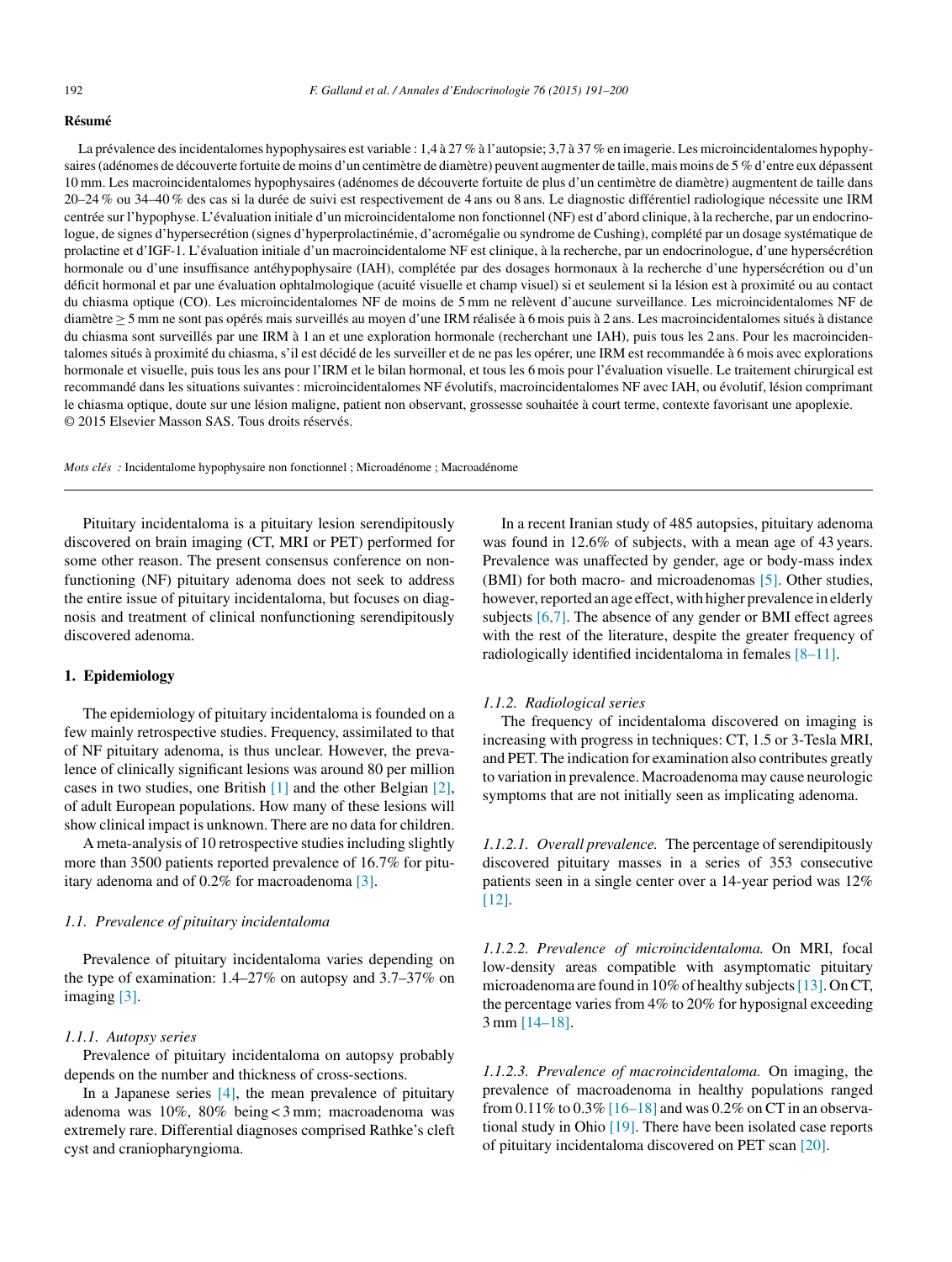### *1.2. Imaging indications*

In a retrospective study of 46 cases diagnosed between 1993 and 2000 [\[8\],](#page-8-0) patient age ranged between 16 and 77 years, and 63% showed macrotumor. Indications were chronic headache (28%), cranial trauma (15.3%), sinusitis (13%) and stroke (13%). Anterior pituitary deficiency was found in 41.3% of patients, mainly in the form of hypogonadism (30%). Surgery was performed in 37% of cases.

In our own experience, a non-negligible number of microadenomas are discovered on CT following falls, sometimes related to low blood pressure and/or hyponatremia secondary to overlooked hypopituitarism in more elderly patients.

The question of the relationship between headache and pituitary incidentaloma remains open.

### *1.3. Prevalence according to histologic type*

### *1.3.1. Major prevalences*

*1.3.1.1. Clinical series.* In the clinical series reported by Fainstein Day et al., 30% of surgically managed lesions were gonadotroph adenomas, 40% nonsecreting multi-hormone adenomas, and 30% NF adenomas (i.e., without immunohistochemical reaction to pituitary hormones) [\[8\].](#page-8-0)

*1.3.1.2. Autopsy series.* In autopsy series [\[4,21,22\],](#page-8-0) most adenomas are prolactinomas, although histologically different from prolactinomas in surgical specimens [\[4\].](#page-8-0) Various other types (gonadotroph, somatotroph, multi-secreting or nonsecreting adenoma) were also, but less frequently, reported.

### *1.3.2. Silent corticotroph adenoma*

The prevalence of silent corticotroph adenoma in 200 type-2 diabetes patients [\[23\]](#page-9-0) was 2%. Improved prognosis under treatment for Cushing's syndrome, in terms of hypertension, obesity and carbohydrate intolerance, has so far been found only in clinical case reports. It is to be stressed that corticotroph microadenoma is often difficult to detect on imaging and raises issues of differential diagnosis with respect to nonsecreting incidentaloma.

#### *1.3.3. Other diagnostic pitfalls*

*1.3.3.1. Thyrotropin-secreting adenoma.* The literature highlights the difficulty of distinguishing between thyrotropinsecreting microadenoma and selective pituitary resistance to thyroid hormones associated to a pituitary incidentaloma [\[24,25\].](#page-9-0)

*1.3.3.2. Iatrogenic hyperprolactinemia and incidentaloma.* Iatrogenic hyperprolactinemia is another diagnostic pitfall: not so much that induced by psychotropic drugs and anti-emetics, which is well known, as that induced by verapamil (Isoptine<sup>®</sup>), which, when associated with a pituitary incidentaloma, may give rise to mistaken suspicion of prolactinoma [\[26\].](#page-9-0)

*1.3.3.3. Gonadotroph adenoma.* Gonadotroph adenoma can be hard to distinguish from compensated peripheral gonadal insufficiency associated with incidentaloma.

### **2. Natural history of micro- and macroincidentaloma**

To describe the natural history of NF adenoma, we need to look at series of patients managed without surgery by isolated morphologic surveillance. Such studies, however, rarely have long-term follow-up and tend to include small series. Data are sparse, especially for NF microadenoma, although this is the most common form of incidentaloma.

### *2.1. Nonfunctioning microadenoma*

Nonfunctioning microadenoma is the most common form of incidentaloma; depending on the series, 50–90% of incidentalomas are solid tumors, 95% of which are adenomas[\[17,27\].](#page-8-0) More than 99% of serendipitously discovered adenomas are microadenomas [\[3,13,16,18,28\].](#page-8-0) These percentages agree with autopsy data, with 0.3% microadenomas [\[29\],](#page-9-0) suggesting that progression frommicro-tomacroadenoma is very rare.The frequency of microadenoma growth was estimated at 3.3% of patients per year [\[30\].](#page-9-0) Increased size was reported in 10 out of 74 microadenoma patients (13%) [\[27\],](#page-9-0) only 3 of whom had developed macroadenoma by 6–8 years after diagnosis, size increasing in the others by 1–2 mm over periods ranging from 18 months to 10 years; 7 of the 74 actually showed reduction in size. Another study reported 12.5% increase in microadenoma size at 2 years, in 2 out of 16 patients [\[31\].](#page-9-0) Molitch reported size increase in 10% of microadenomas and decrease in 6%, at follow-up ranging from 2.5 to 8 years  $(n = 160)$  [\[29\].](#page-9-0)

Finally, microadenoma growth is possible but rare (10–13% of cases) and fewer than 5% of lesions grow to more than 1 cm over long-term follow-up, and even so without becoming lifethreatening. Increase in size may be found as of 18 months' follow-up but is minimal  $(1-2 \text{ mm})$ ; growth to the macroadenoma stage has been reported only with at least 6 years' follow-up.

#### *2.2. Nonfunctioning macroadenoma*

Nonfunctioning macroadenoma accounts for about 1% of incidentalomas [\[3\].](#page-8-0) Macroadenoma has a greater tendency to grow than microadenoma (12.5% of patients per year vs. 3.3%). Solid lesions show greater progression than cystic lesions  $(5.7\%$ of patients per year vs.  $0.05\%$  [27,30]. In a series of 115 NF inci-dentalomas, growth was reported in 20% of cases at 4 years [\[27\].](#page-9-0) In a review of 353 macroincidentalomas [\[29\],](#page-9-0) size increase was found in 24% of cases and decrease in 12%; the rate of increase varied with follow-up: 17% for follow-up < 4 years(38/215) and 34% for follow-up 5–8 years (47/138).

Macroadenoma in contact with the optic chiasm requires morphologic and ophthalmologic surveillance, so as to be able to recommend surgery in case of onset of visual disorder [\[32,33\].](#page-9-0) A study of 24 microadenomas, 5 of which were inducing visual disorder at inclusion, found size increase in 50% of cases and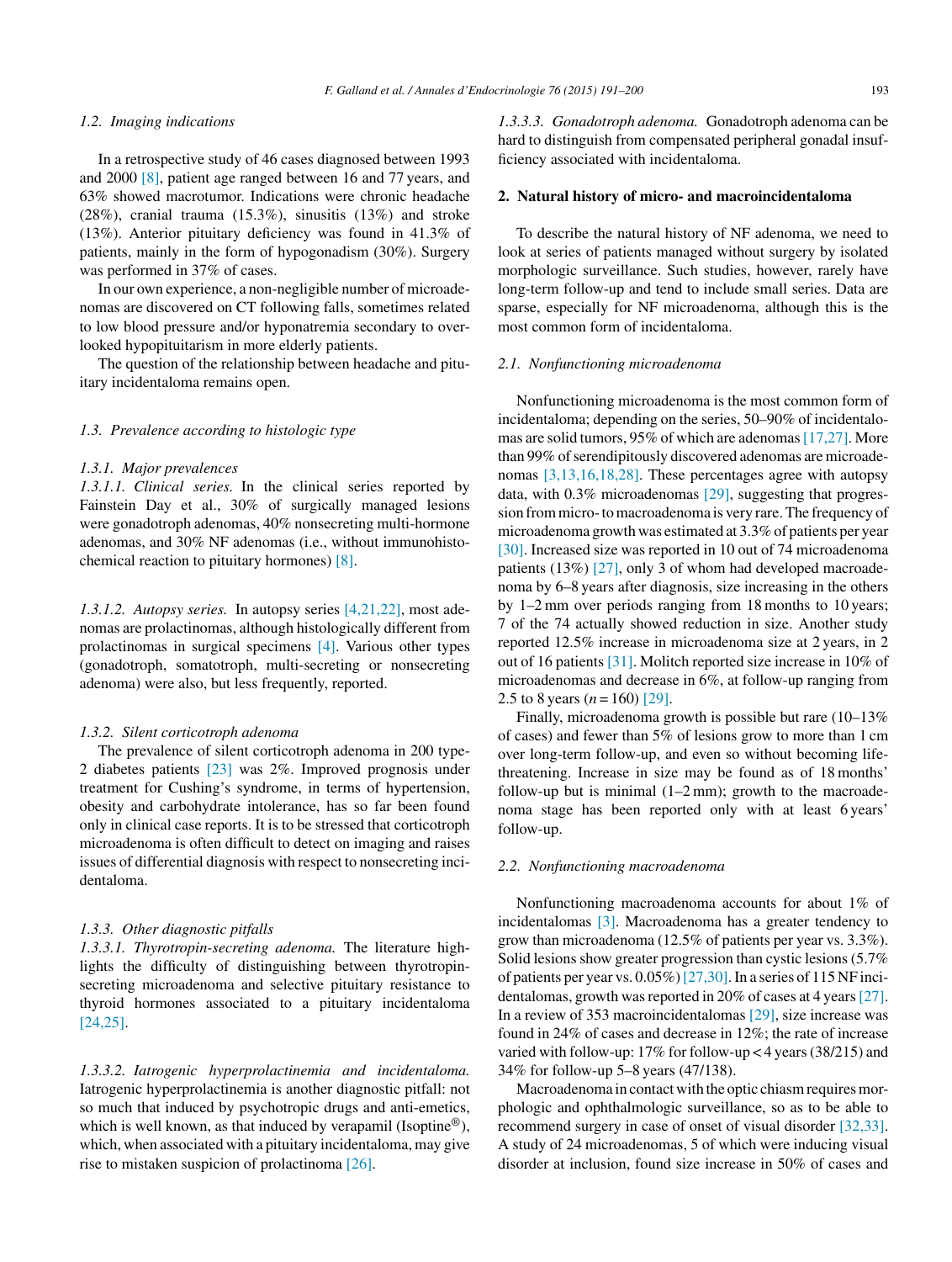worsening or onset of visual disorder in 67% [\[33\].](#page-9-0) Surgical management of NF incidentaloma shows better prognosis than in symptomatic adenoma in terms of 5-year recurrence [\[34\].](#page-9-0) The risk of apoplexy is minimal (1%, and 10% at 5 years) but higher in macroadenoma adjacent to the optic chiasm in patients under anticoagulation therapy [\[17,30,35\].](#page-8-0)

Finally, progression of NF adenoma is associated with the development of anterior pituitary deficiency in 2.4 per 100 patients per year [\[30\].](#page-9-0) Certain studies reported improved pituitary function following surgery [\[36\]](#page-9-0) whereas others did not mention any change or else reported deterioration.

In all, increasing macroadenoma size is reported in 20% of cases at 4 years and in 40% at 8 years. Solid tumors show greater progression than cystic lesions. Surveillance is therefore mandatory in view of the risk of visual impairment and anterior pituitary deficiency.

### **3. Radiologic differential diagnoses**

As seen above, serendipitous discovery of pituitary abnormality on imaging is frequent, with a rate of up to 20% on CT and 38% on MRI [\[37\].](#page-9-0)

The main diagnostic factors on imaging are based on sella turcica size, exact lesion topology, degree of tumoral uptake, calcification and intralesional fluid level.

This requires repeat MRI centered on the sella turcica, with a rigorous protocol (cf. Raverot et al. in this issue), if the initial examination was for other purposes.

In case of a "solid" mass in the sellar region, the rationales for the various differential diagnoses are the following:

- macroadenomas are centered in the sella turcica, which is enlarged; contrast medium uptake is not intense; there may be small areas of necrotic-hemorrhagic remodeling with variable signal on T1 and T2-weighted sequences; in case of extension into the cavernous sinus, the diameter of the internal carotid artery is respected;
- meningioma of the sellar tubercle does not enlarge the sella turcica. A normal pituitary gland is generally visible under the tumor. Tumor uptake is intense, frequently with a line of enhancement of the dura mater (so-called "comet tail" or "dural tail"), with 75% sensitivity and 94% specificity [\[38\];](#page-9-0)
- meningioma of the cavernous sinus with extension to but not enlargement of the sella turcica is centered on the cavernous sinus, shows intense enhancement and compresses the internal carotid artery;
- hypophysitis should be systematically considered in women in the peripartum period in case of a mass within and above the sella turcica without enlarging it, showing a regular and harmonious aspect, with intense uptake if injection is possible;
- chordoma may mimic invasive macroadenoma with inferior extension. It is more centered on the clivus than is adenoma, and more precisely on the notochordal remnant, which shows lysis. Extension may be toward the sphenoid sinus then the sella turcica, with lysis of the sellar floor. A normal pituitary gland is usually visible above the tumor. Signal on

T2-weighted sequences is often heterogeneous, with variable uptake. There may be intratumoral calcifications;

• depending on the clinical context, consideration should also obviously be given tometastasisto the sellarregion (generally, extension to the posterior pituitary lobe, from breast or lung cancer, etc.), or a granulomatosis or lymphoma.

### *3.1. Cystic mass in the sellar region*

In case of cystic mass in the sellar region, the arguments for necrotic adenoma or other differential diagnoses are as follows:

- necrotic macroadenoma is centered on the sella turcica, which is enlarged. A fluid level (best seen on sagittal T2-weighted slice) may be found. The tumor wall shows clear contrast uptake;
- cystic craniopharyngioma may show an aspect similar to that of necrotic adenoma but the sella turcica is often of normal size; intratumoral calcification and absence of fluid level in the cystic part suggest cystic craniopharyngioma;
- strictly medial Rathke's cleft cyst between the anterior and posterior pituitary lobes shows variable signal on T1 and T2-weighted sequences, without uptake, calcification or fluid level;
- arachnoid cyst of the sellar region is easily differentiated from necrotic macroadenoma: although it may enlarge the sella turcica, signal on T1 and T2 is systematically identical to that of the CSF, and the walls show no uptake.

#### *3.2. "Large" pituitary gland*

In case of "large" pituitary gland, holosellar adenoma needs to be differentiated from:

- physiological hypertrophy (pregnancy, adolescence);
- pituitary involvement in inflammatory disease, and hypophysitis, usually with a particular clinical context;
- intracranial hypotension syndrome suggested by orthostatic headache associated with other MRI signs of intracranial hypotension, notably hypertrophic pachymeningitis;
- any intrasellar tumor other than adenoma (meningioma, metastasis, etc.), although these are much less frequent. Clin-ical context (primary cancer, diabetes insipidus [\[39\],](#page-9-0) etc.) and intense contrast medium uptake generally allow diagnosis.

### *3.3. Intrasellar "microlesion"*

In case of intrasellar "microlesion", microadenoma is suggested by: small mass < 10 mm, often lateralized in the anterior pituitary lobe, slightly deforming the sellar diaphragm, eroding the adjacent floor and pushing back the stalk. Signal may be variable: classically, low signal on T1 and high signal on T2 in GH-secreting microadenoma. Uptake after injection is minimal. Differential diagnosis with respect to Rathke's cleft microcyst and small intrasellar craniopharyngioma is difficult.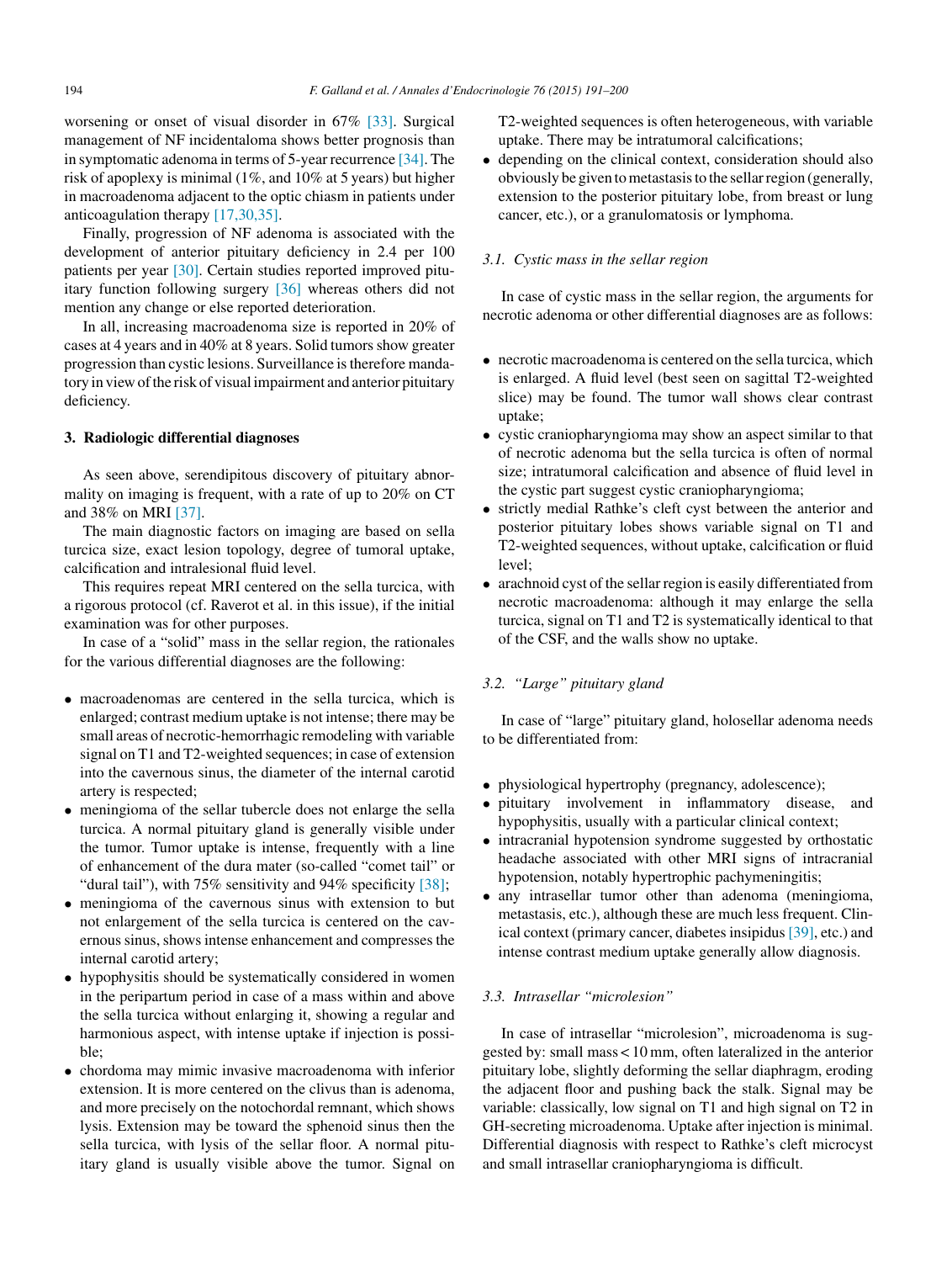### **4. Essential assessment in pituitary incidentaloma**

#### *4.1. Clinical assessment*

We recommend primary assessment in endocrinology. Apart from the clinical assessment, this allows the pathology to be explained to the patient, relieving some of the anxiety caused by the discovery of disease when there were no symptoms.

The interview focuses first on history, and particularly familial and personal endocrine history; multiple endocrine pathology is rare, but should be looked for in young patients: type-1 multiple endocrine neoplasia, Carney complex, McCune-Albright syndrome, familial isolated pituitary adenoma, etc.

We then turn to the symptoms that led to serendipitous discovery of probable pituitary adenoma.Apossible linkwith headache (which motivated imaging examination) and pituitary adenoma is to be discussed.

Interview and clinical examination explore possible hypersecretion of prolactin (classically, amenorrhea-galactorrhea syndrome in women, impaired libido, gynecomastia in men), GH (signs of acromegaly) or ACTH (clinical or infraclinical Cushing's syndrome).

In case of lesions suggesting macroadenoma, signs of hypopituitarism and/or tumoral syndrome (headache, chiasm syndrome) should be looked for.

In large lesions close to the optic chiasm, chiasm syndrome should be looked for, firstly by clinical finger analysis of the visual field to screen for bitemporal hemianopsia; results are to be confirmed by visual field examination by an orthopist.

The 2011 Endocrine Society guidelines [\[37\]](#page-9-0) are in agreement with the above.

#### *4.2. Essential biological assessment*

The Endocrine Society guidelines [\[37\]](#page-9-0) recommend systematic full clinical and biological assessment in all cases of pituitary incidentaloma. The biological assessment comprises: exploration for systematic prolactin and GH hypersecretion and, in case of Cushing's syndrome, exploration for cortisol and ACTH hypersecretion; and exploration for hypopituitarism, with assays of all anterior pituitary hormones and the corresponding peripheral hormones.

The present French consensus document focuses on serendipitously discovered adenoma, with a distinction drawn between microadenoma (or microincidentaloma) and macroadenoma (or macroincidentaloma), unlike in the 2011 Endocrine Society guidelines [\[37\].](#page-9-0) This distinction appeared appropriate, and we shall present the rationale, always bearing in mind an important aspect: that of cost.

#### *4.2.1. Serendipitously discovered microadenoma*

*4.2.1.1. Is it recommended to explore for prolactin, GH or ACTH hypersecretion?.* The factors to be considered here are the following: increasing incidence of discovery of such lesions, due to increasing use of imaging; respective frequencies of the various histologic types of microincidentaloma found in surgical and autopsy series (NF/gonadotroph adenoma is much more frequent than prolactinoma, which in turn is more frequent than somatotroph adenoma, which in turn is more frequent than corticotroph adenoma; cf. Epidemiology section above); hormone assay costs; and the lack of evidence in the literature (small heterogeneous series).

*4.2.1.1.1. Should prolactin assay be systematic?.* The literature, although still insufficient, now provides enough justification for prescribing prolactin assay. The series are small and heterogeneous but, epidemiologically, prolactin-secreting microincidentalomas are fairly frequently reported: 5 out of 42 microincidentalomas, all in female subjects, in Feldkamp et al.'s series [\[40\],](#page-9-0) and 7 out of 46 incidentalomas (not distinguishing micro- and macroincidentaloma), all in male subjects, in Fainstein Day et al.'s series [\[8\].](#page-8-0) Some older series, on the other hand, find none [\[41,42\].](#page-9-0) Finally, in a large autopsy series, 132 out of 334 adenomas (39.5%, all microadenomas of 0.1 to 6 mm diameter, median 1.2 mm) were prolactin-positive on immunolabeling [\[43\].](#page-9-0)

*4.2.1.1.2. Particular situations in prolactin assay.* Moderately elevated prolactinemia suggests macroprolactinemia (aggregates of prolactin molecules without any clinical consequence). By definition, this prolactin assay artifact is not associated with any symptoms of hyperprolactinemia (cf. Raverot et al.).

# **Guideline:**

• systematic prolactin assay is recommended in case of microincidentaloma suggesting microadenoma.

*4.2.1.1.3. Should IGF-1 assay be systematic?.* According to the currently available epidemiological data, somatotroph adenoma is rare and mainly comprises macroadenoma. One of the main reasons for this is late diagnosis of GH hypersecretion, as clinical signs develop very slowly and are long overlooked. The considerations to be taken into account in recommending systematic IGF-1 assay or not are the following:

- do somatotroph microadenomas immediately secrete enough GH to elevate IGF-1 levels; what is the threshold tumor volume beyond which IGF-1 is elevated in case of GH-secreting adenoma? What is the natural history of GH-secreting adenoma? Unfortunately, there are at present no clear answers to these questions;
- are GH-secreting microincidentalomas frequent enough for systematic IGF-1 assay to be recommended? Here again, the literature is limited, as series were small. Silent somatotroph adenoma is rare. A series of 3048 autopsies reported 334 adenomas, including 1.8% positive for GH on immunolabeling [\[43\];](#page-9-0)
- the cost of systematic assay is to be borne in mind;
- the Endocrine Society guidelines [\[37\]](#page-9-0) suggest systematic IGF-1 assay for all pituitary incidentalomas. The rationale is based on the above epidemiological considerations and on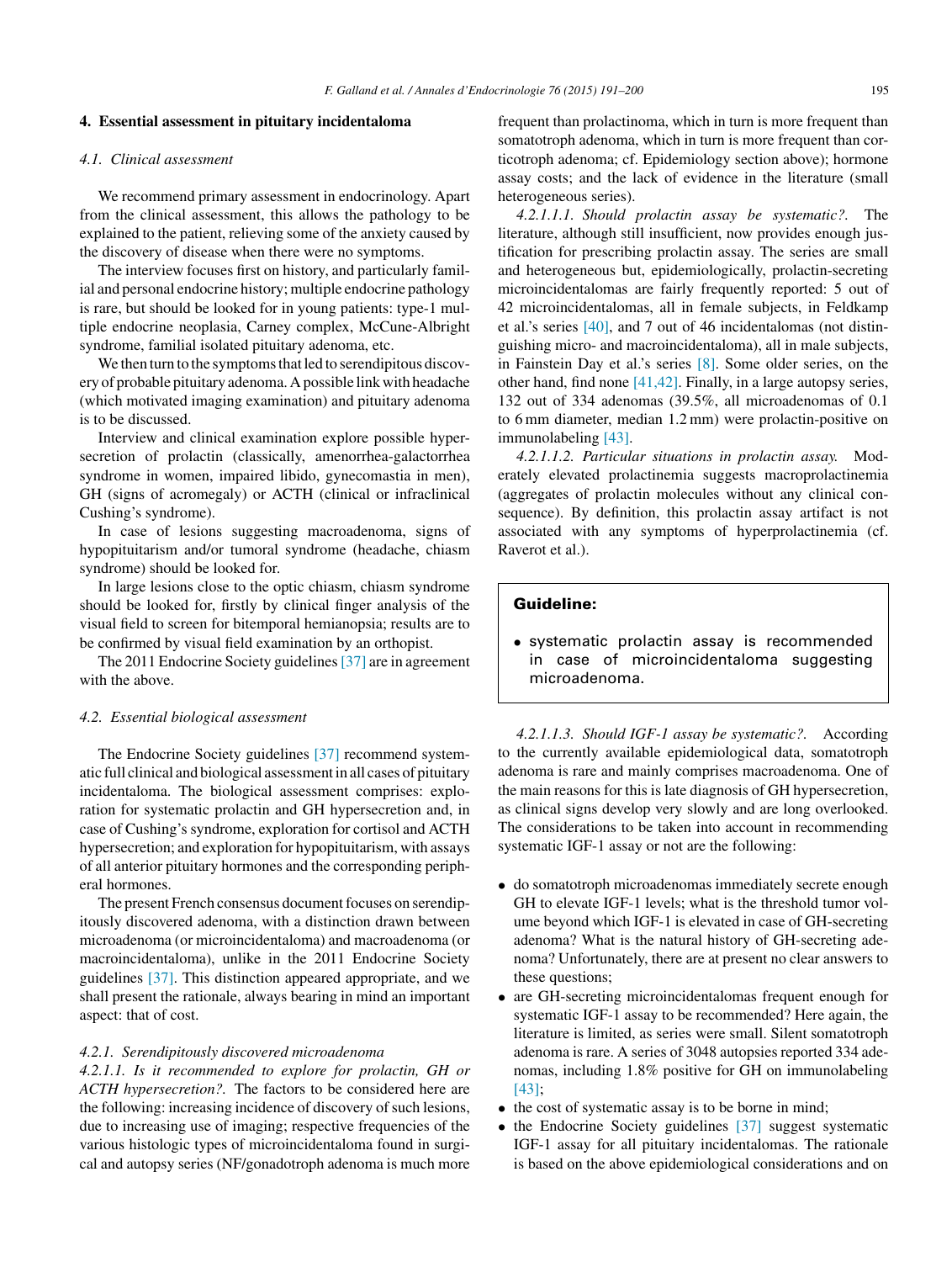the fact that treatment of somatotroph adenoma is surgical and GH-secreting microadenoma could be cured by surgery.

# **Guideline:**

• systematic IGF-1 assay is recommended in hormonal assessment of microincidentaloma.

*4.2.1.1.4. Should there be systematic exploration for cortisol hypersecretion?.* Here again, the argument is based on epidemiology. Secreting corticotroph adenoma (implicated in clinical Cushing's syndrome) is rare, and mainly in the form of microadenoma. In a series of 3048 autopsies, 13.8% of the 334 pituitary adenomas expressed ACTH [\[43\].](#page-9-0) At present, there are no reported cases of infraclinical Cushing's syndrome associated with pituitary microadenoma.

# **Guideline:**

• it would not seem useful to explore for cortisol hypersecretion in pituitary microincidentaloma (asymptomatic by definition).

Certain teams prescribe ACTH assay [\[44\].](#page-9-0) But ACTH may be elevated without biological evidence of cortisol hypersecretion, hindering indications.

# **Guideline:**

• exploration for cortisol hypersecretion and/or ACTH assay are not recommended systematically but only in case of clinical signs of Cushing's syndrome. (This chapter does not deal with biological diagnosis of Cushing's syndrome.).

The above is in agreement with Endocrine Society guidelines [\[37\].](#page-9-0)

*4.2.1.1.5. Is systematic dynamic testing recommended to explore for hormonal hypersecretion?.* The interest of dynamic testing to explore for hormonal hypersecretion (other than hypercorticism) is highly controversial (cf. Raverot et al.).

# **Guideline:**

• systematic dynamic testing is not recommended.

*4.2.1.2. Should anterior pituitary insufficiency be explored for in case of pituitary microincidentaloma?.* There is only one publication on this subject [\[45\].](#page-9-0) Fifty percent of the 38 patients with NF pituitary microadenoma showed anterior pituitary insufficiency, defined by at least one deficit. The most frequent deficit was for GH, shown on dynamic testing (GHRH-Arginine) with normal IGF-1 levels. The second was thyrotropin deficit. This study is alone in going against the classic concept according to which only macroadenoma can induce anterior pituitary insufficiency.

There have been no prospective studies comparing anterior pituitary insufficiency according to microincidentaloma size.

The Endocrine Society guidelines for pituitary incidentaloma [\[37\]](#page-9-0) took account of the above-mentioned publication, recommending exploration for anterior pituitary insufficiency in case of large microincidentaloma (e.g., 6–9 mm).

Guideline: systematic exploration for anterior pituitary insufficiency in case of pituitary microincidentaloma is not recommended. Exploration for anterior pituitary insufficiency, and for somatotropic insufficiency in particular, may be considered in 6–9 mm pituitary microincidentaloma if GH replacement therapy is likely to be prescribed. Diagnosis requires dynamic testing.

### *4.2.2. Macroincidentaloma*

Initial assessment of pituitary macroincidentaloma should be performed as for NF adenoma with clinical consequences. This will not be dealt with here, and is discussed in Raverot et al.

*4.3. Assessment of visual impairment*

# **Guideline:**

- visual assessment is not useful in suspected microadenoma;
- nor is it recommended if the lesion is remote from the optic chiasm;
- it is, however, recommended if the lesion is close to the optic chiasm or is seen to be compressing it on MRI.

Examination is performed by an ophthalmologist, following the procedure recommended in the present consensus document (cf. Abouaf et al.). The diagnosis of chiasmal syndrome is critical to treatment strategy, and especially for indications for surgery (see below).

The Endocrine Society guidelines [\[37\]](#page-9-0) are in agreement with this.

# *4.4. Role of biopsy in case of difficult radiologic interpretation*

If radiologic diagnosis shows likely pituitary adenoma, there is no reason to perform biopsy.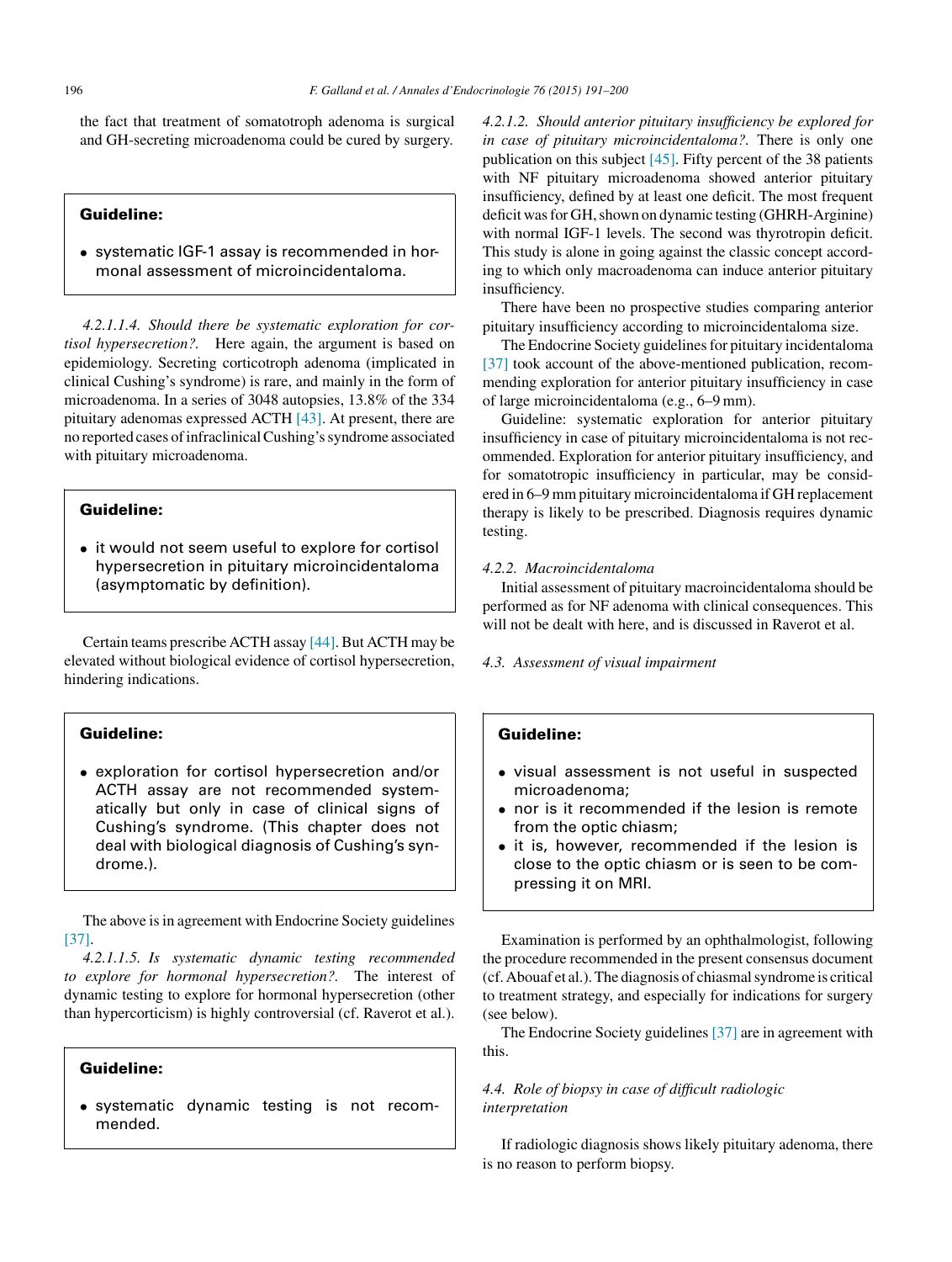Indications for biopsy in pituitary lesions are not well documented in the literature.

In lesions that are difficult to characterize radiologically and/orimpossible to remove, biopsymay be considered, to guide treatment.

# *4.5. Medical economic aspect*

Health economics is certainly to be taken into account in managing pituitary incidentaloma, given its frequency. There are, however, no updated publications comparing options from the medical economic point of view. A single paper, from 1997, studied cost/benefit and quality of life impact for 4 types of microincidentaloma management:

- clinical surveillance;
- isolated prolactin assay, repeated only in case of elevation;
- various hormone assays, including prolactinemia, IGF-1, cortisolemia after minute suppression with 1 mg dexamethasone;
- MRI surveillance at 6 and 12 months [\[46\].](#page-9-0)

It was concluded that the second (isolated prolactin assay) showed the best cost/benefit ratio.

# **5. What type of management?**

# *5.1. Surveillance?*

If surgery is not initially indicated, morphologic, hormonal and ophthalmologic surveillance should be adapted to clinical presentation: initial adenoma size, proximity to the optic chiasm, hormonal deficits, and patient age. The rationale of surveillance concerns the risk of progression, especially in macroadenoma, with possible onset of visual or hormonal effects.

As seen above, size increase, even in macroadenoma, is not systematic. On average, 89% of microadenomas and 75% of macroadenomas remain stable over 2–8 years' follow-up. Other than in situations in which surgery is the first-line option in patients free of comorbidity (proximity to or compression of the chiasm), surveillance is the logical attitude.

### *5.1.1. Surveillance of NF microincidentaloma*

It is to be borne in mind that NF microincidentaloma is very frequent (found in 10–15% of MRIs). The present guidelines seek to minimize the extra cost of inappropriate close surveillance and to reduce the anxiety of the patient (and of the physician!).

# **Guidelines:**

• in NF microadenoma of ≤ 5 mm diameter, neither radiologic nor hormonal surveillance are recommended: it is more important to reassure the patient;

- in NF microadenoma of > 5 mm diameter, simple morphologic surveillance in 6-month MRI is recommended, without visual or hormonal exploration. If there is no progression, MRI may be repeated at 2 years, without visual or hormonal exploration, and, if there is no progression, morphologic surveillance can then be stopped;
- in case of progression (bearing in mind that microadenoma rarely evolves into macroadenoma), MRI surveillance may be closer (e.g., annual), to guide treatment or continued surveillance

### *5.1.2. NF macroincidentaloma*

Macroadenoma increases in size more often than microadenoma, which, given its initial size, may cause visual disorder. This requires closer surveillance than for microincidentaloma.

The American consensus [\[37\]](#page-9-0) recommends MRI at 6 months then annually for 3 years, then less frequently (whether the lesion is close to the optic chiasm or not).

# **Guidelines for NF macroincidentaloma remote from the optic chiasm (suggested criterion: 5 mm):**

- MRI at 1 year, if no clinical progression, with hormone exploration for anterior pituitary insufficiency. Visual exploration (visual field and acuity) in case of adenoma in contact with the chiasm on surveillance;
- for macroadenoma remote from the chiasm, with no tumoral progression at 1 year, MRI surveillance can be 2-yearly, if no clinical progression. Hormone exploration for anterior pituitary insufficiency can be annual. Visual exploration (visual field and acuity) in case of adenoma in contact with the chiasm on surveillance. Visual assessment is described in Abouaf et al.

# **Guidelines for NF macroincidentaloma close to or in contact with the optic chiasm:**

• if surgery is not indicated, MRI should be performed at 6 months, with hormone exploration for anterior pituitary insufficiency and visual exploration (visual field and acuity). MRI surveillance should thereafter be annual, with hormone exploration. Visual exploration can be 6-monthly;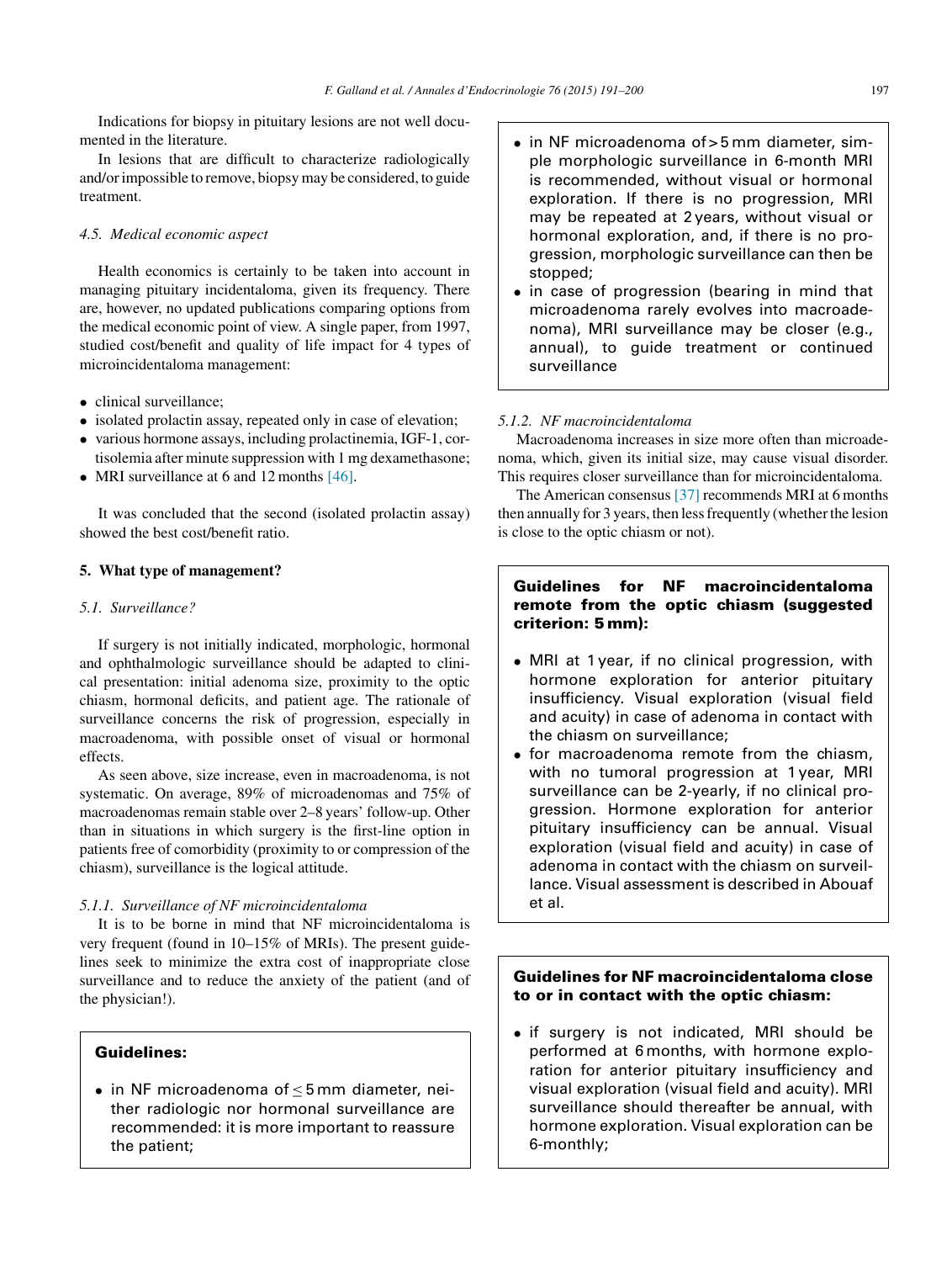• in case of visual impact, tumor progression or anterior pituitary insufficiency, surgery may be proposed (seeing following subsection). If surveillance is continued (comorbidity, etc.), it should continue as above.

### *5.2. What indication(s) for surgery?*

Incidentaloma should be managed by a reference multidisciplinary team experienced in pituitary surgery, as complication rates correlate with experience [\[47\].](#page-9-0)

The technique (preferably endonasal endoscopic) and approach (transsphenoid except in case of posterior and lateral intracranial extension toward the Sylvian fissure) do not vary whether discovery is serendipitous or not, but only according to tumoral anatomy.

In absence of symptoms, informed discussion with the patient is especially important.

In NF incidentaloma, indications for surgery depend:

- on tumor anatomy (large volume; cystic aspect or not; cavernous sinus invasion);
- on clinical criteria (age, physiological status, comorbidity, etc.);
- on endocrine or ophthalmologic deficit.

### *5.2.1. NF microincidentaloma*

In asymptomatic enclosed intrasellar forms not in contact with the optic chiasm, surveillance as described above is a justifiable attitude. Tumor regression, reported in 10–29% of cases, argues for such non-intervention [\[33,48\].](#page-9-0) Only progression indicates surgery; no threshold size increase can be specified, as age, comorbidity and proximity to the chiasm are also to be taken into account: the decision is to be made on a case-by-case basis, in discussion with the patient [\[37\].](#page-9-0)

### *5.2.2. NF macroincidentaloma*

*5.2.2.1. NF macroincidentaloma with normal assessment results.* In NF macroincidentaloma with normal assessment results, decision-making is based on the natural history of pituitary adenoma, the postoperative reversibility of ophthalmic and/or endocrine symptoms, and the clinical context.

Given an aspect of adenoma on imaging, surveillance on the above schedule should be considered if there is a safety margin with respect to the chiasm (e.g., 2–3 mm), especially in elderly patients and/or in case of comorbidity. Invasion of cavernous space is not a reason for active primary treatment, as surgery will not cure the patient. If there is no contact with the visual pathway, there is no reason for ophthalmologic follow-up. Tumor progression (no specified threshold) indicates surgery.

In four particular cases, surgery is indicated as primary treatment:

- desire for pregnancy in the short-term, given the risk of growth of incidentalomas/adenomas during pregnancy (see guidelines in Castinetti et al., in the present consensus document);
- differential diagnostic doubt with respect to malignancy (although malignant lesions are rarely asymptomatic);
- non-compliant patient liable to escape follow-up;
- and associated NF pituitary macroadenoma, male gender, proximity to chiasm and anticoagulation therapy, as this entails elevated risk of apoplexy, which can have serious consequences [\[35\]:](#page-9-0) first-line surgery can be discussed with the patient, depending on the risk associated with interruption of anticoagulation therapy.

If the distance from the chiasm is short or there is contact, first-line surgery should be discussed with the patient, based on:

- risk of progression and symptom onset reported in followup studies (20–50% rates of increasing volume over 5 years) [\[17,27,48\];](#page-8-0)
- risk of apoplexy (depending on the report,  $10\%$  at 5 years [\[17\]](#page-8-0) or 1.6% to 12.8% [\[35\]](#page-9-0) with risk of ophthalmologic disorder and definitive endocrine deficiency [\[35\]\);](#page-9-0)
- better ophthalmologic and endocrine results reported in asymptomatic patients [\[34,49\].](#page-9-0)

The context may, however, make surveillance or abstention preferable (elderly patient with comorbidities, or refusal of surgery).

*5.2.2.2. Symptomatic NF macroincidentaloma.* The Endocrine Society guidelines favor surgical management [\[37\].](#page-9-0)

We also recommend discussing surgery in case of visual disorder and/or anterior pituitary insufficiency.

The context may, however, make surveillance or abstention preferable (elderly patient with comorbidities, or refusal of surgery). Medical treatment (dopaminergic agonists, somatostatin analogs) may be discussed (see guidelines in Cortet-Rudelli et al., in the present consensus document).

# **6. Decision-tree for the management of pituitary incidentaloma**

The decision-tree below  $(Fig. 1)$  $(Fig. 1)$  $(Fig. 1)$  encapsulates the recommendations for the management of pituitary incidentaloma.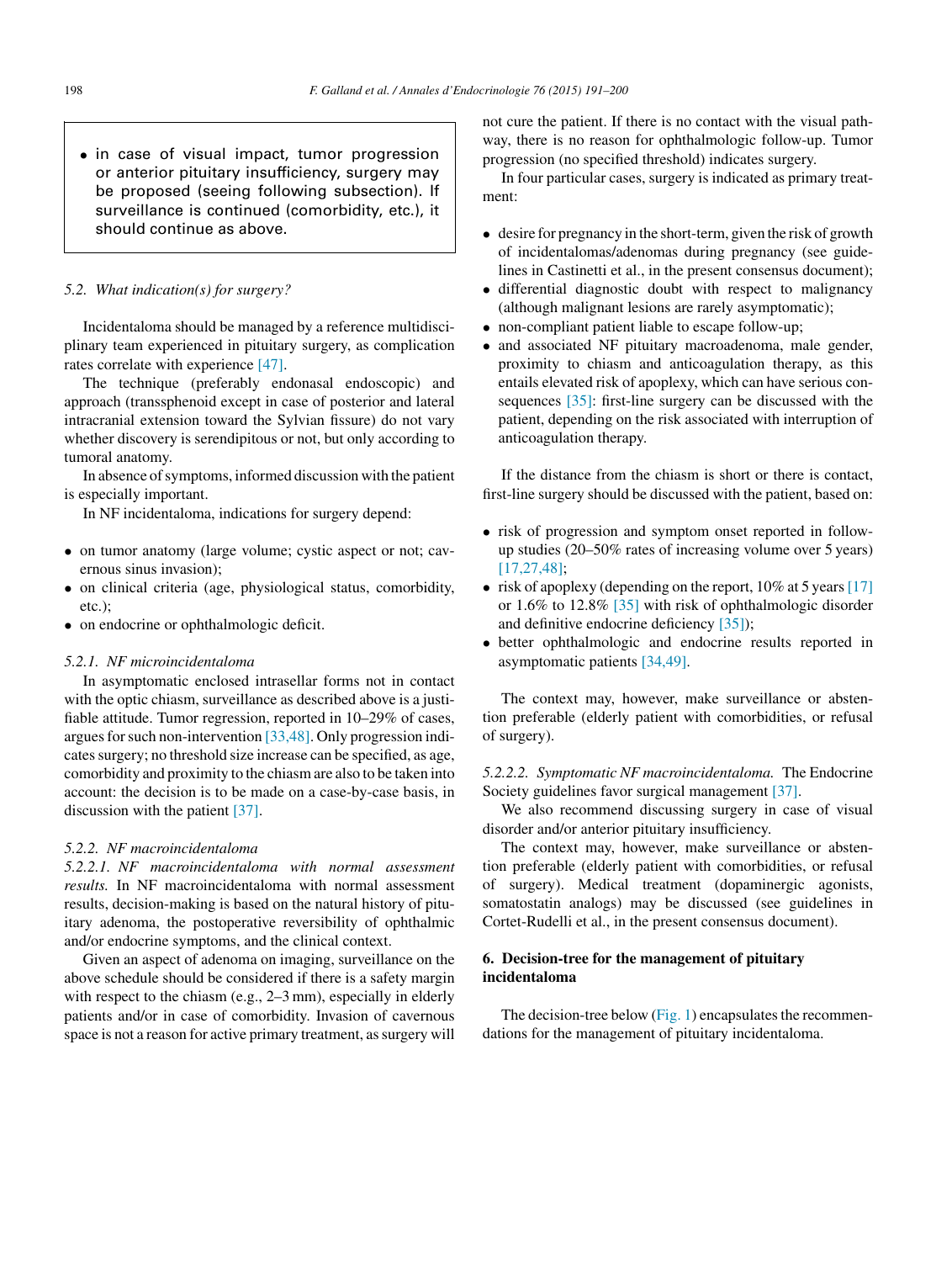<span id="page-8-0"></span>

Fig. 1. Decision-tree for the management of pituitary incidentaloma.

### **Disclosure of interest**

The authors declare that they have no conflicts of interest concerning this article.

### **References**

- [1] [Fernandez](http://refhub.elsevier.com/S0003-4266(15)00097-9/sbref0250) [A,](http://refhub.elsevier.com/S0003-4266(15)00097-9/sbref0250) [Karavitaki](http://refhub.elsevier.com/S0003-4266(15)00097-9/sbref0250) [N,](http://refhub.elsevier.com/S0003-4266(15)00097-9/sbref0250) [Wass](http://refhub.elsevier.com/S0003-4266(15)00097-9/sbref0250) [JA.](http://refhub.elsevier.com/S0003-4266(15)00097-9/sbref0250) [Prevalence](http://refhub.elsevier.com/S0003-4266(15)00097-9/sbref0250) [of](http://refhub.elsevier.com/S0003-4266(15)00097-9/sbref0250) [pituitary](http://refhub.elsevier.com/S0003-4266(15)00097-9/sbref0250) [adenomas:](http://refhub.elsevier.com/S0003-4266(15)00097-9/sbref0250) [a](http://refhub.elsevier.com/S0003-4266(15)00097-9/sbref0250) [community-based,](http://refhub.elsevier.com/S0003-4266(15)00097-9/sbref0250) [cross-sectional](http://refhub.elsevier.com/S0003-4266(15)00097-9/sbref0250) [study](http://refhub.elsevier.com/S0003-4266(15)00097-9/sbref0250) [in](http://refhub.elsevier.com/S0003-4266(15)00097-9/sbref0250) [Banbury](http://refhub.elsevier.com/S0003-4266(15)00097-9/sbref0250) [\(Oxfordshire,](http://refhub.elsevier.com/S0003-4266(15)00097-9/sbref0250) [UK\).](http://refhub.elsevier.com/S0003-4266(15)00097-9/sbref0250) [Clin](http://refhub.elsevier.com/S0003-4266(15)00097-9/sbref0250) [Endocrinol](http://refhub.elsevier.com/S0003-4266(15)00097-9/sbref0250) [2010;72:377](http://refhub.elsevier.com/S0003-4266(15)00097-9/sbref0250)–[82.](http://refhub.elsevier.com/S0003-4266(15)00097-9/sbref0250)
- [2] [Daly](http://refhub.elsevier.com/S0003-4266(15)00097-9/sbref0255) [AF,](http://refhub.elsevier.com/S0003-4266(15)00097-9/sbref0255) [Rixhon](http://refhub.elsevier.com/S0003-4266(15)00097-9/sbref0255) [M,](http://refhub.elsevier.com/S0003-4266(15)00097-9/sbref0255) [Adam](http://refhub.elsevier.com/S0003-4266(15)00097-9/sbref0255) [C,](http://refhub.elsevier.com/S0003-4266(15)00097-9/sbref0255) [Dempegioti](http://refhub.elsevier.com/S0003-4266(15)00097-9/sbref0255) [A,](http://refhub.elsevier.com/S0003-4266(15)00097-9/sbref0255) [Tichomirowa](http://refhub.elsevier.com/S0003-4266(15)00097-9/sbref0255) [MA,](http://refhub.elsevier.com/S0003-4266(15)00097-9/sbref0255) [Beckers](http://refhub.elsevier.com/S0003-4266(15)00097-9/sbref0255) [A.](http://refhub.elsevier.com/S0003-4266(15)00097-9/sbref0255) [High](http://refhub.elsevier.com/S0003-4266(15)00097-9/sbref0255) [prevalence](http://refhub.elsevier.com/S0003-4266(15)00097-9/sbref0255) [of](http://refhub.elsevier.com/S0003-4266(15)00097-9/sbref0255) [pituitary](http://refhub.elsevier.com/S0003-4266(15)00097-9/sbref0255) [adenomas:](http://refhub.elsevier.com/S0003-4266(15)00097-9/sbref0255) [a](http://refhub.elsevier.com/S0003-4266(15)00097-9/sbref0255) [cross-sectional](http://refhub.elsevier.com/S0003-4266(15)00097-9/sbref0255) [study](http://refhub.elsevier.com/S0003-4266(15)00097-9/sbref0255) [in](http://refhub.elsevier.com/S0003-4266(15)00097-9/sbref0255) [the](http://refhub.elsevier.com/S0003-4266(15)00097-9/sbref0255) [province](http://refhub.elsevier.com/S0003-4266(15)00097-9/sbref0255) [of](http://refhub.elsevier.com/S0003-4266(15)00097-9/sbref0255) [Liege,](http://refhub.elsevier.com/S0003-4266(15)00097-9/sbref0255) [Belgium.](http://refhub.elsevier.com/S0003-4266(15)00097-9/sbref0255) [J](http://refhub.elsevier.com/S0003-4266(15)00097-9/sbref0255) [Clin](http://refhub.elsevier.com/S0003-4266(15)00097-9/sbref0255) [Endocrinol](http://refhub.elsevier.com/S0003-4266(15)00097-9/sbref0255) [Metab](http://refhub.elsevier.com/S0003-4266(15)00097-9/sbref0255) [2006;91:4769–75.](http://refhub.elsevier.com/S0003-4266(15)00097-9/sbref0255)
- [3] [Ezzat](http://refhub.elsevier.com/S0003-4266(15)00097-9/sbref0260) [S,](http://refhub.elsevier.com/S0003-4266(15)00097-9/sbref0260) [Asa](http://refhub.elsevier.com/S0003-4266(15)00097-9/sbref0260) [SL,](http://refhub.elsevier.com/S0003-4266(15)00097-9/sbref0260) [Couldwell](http://refhub.elsevier.com/S0003-4266(15)00097-9/sbref0260) [WT,](http://refhub.elsevier.com/S0003-4266(15)00097-9/sbref0260) [Barr](http://refhub.elsevier.com/S0003-4266(15)00097-9/sbref0260) [CE,](http://refhub.elsevier.com/S0003-4266(15)00097-9/sbref0260) [Dodge](http://refhub.elsevier.com/S0003-4266(15)00097-9/sbref0260) [WE,](http://refhub.elsevier.com/S0003-4266(15)00097-9/sbref0260) [Vance](http://refhub.elsevier.com/S0003-4266(15)00097-9/sbref0260) [ML,](http://refhub.elsevier.com/S0003-4266(15)00097-9/sbref0260) [et](http://refhub.elsevier.com/S0003-4266(15)00097-9/sbref0260) [al.](http://refhub.elsevier.com/S0003-4266(15)00097-9/sbref0260) [The](http://refhub.elsevier.com/S0003-4266(15)00097-9/sbref0260) [prevalence](http://refhub.elsevier.com/S0003-4266(15)00097-9/sbref0260) [of](http://refhub.elsevier.com/S0003-4266(15)00097-9/sbref0260) [pituitary](http://refhub.elsevier.com/S0003-4266(15)00097-9/sbref0260) [adenomas:](http://refhub.elsevier.com/S0003-4266(15)00097-9/sbref0260) [a](http://refhub.elsevier.com/S0003-4266(15)00097-9/sbref0260) [systematic](http://refhub.elsevier.com/S0003-4266(15)00097-9/sbref0260) [review.](http://refhub.elsevier.com/S0003-4266(15)00097-9/sbref0260) [Cancer](http://refhub.elsevier.com/S0003-4266(15)00097-9/sbref0260) [2004;101:613–9.](http://refhub.elsevier.com/S0003-4266(15)00097-9/sbref0260)
- [4] [SanoT,Rayhan](http://refhub.elsevier.com/S0003-4266(15)00097-9/sbref0265) [N,](http://refhub.elsevier.com/S0003-4266(15)00097-9/sbref0265) [Yamada](http://refhub.elsevier.com/S0003-4266(15)00097-9/sbref0265) [S.](http://refhub.elsevier.com/S0003-4266(15)00097-9/sbref0265) [Pathology](http://refhub.elsevier.com/S0003-4266(15)00097-9/sbref0265) [of](http://refhub.elsevier.com/S0003-4266(15)00097-9/sbref0265) [pituitary](http://refhub.elsevier.com/S0003-4266(15)00097-9/sbref0265) [incidentaloma.](http://refhub.elsevier.com/S0003-4266(15)00097-9/sbref0265) [Nippon](http://refhub.elsevier.com/S0003-4266(15)00097-9/sbref0265) [Rinsho](http://refhub.elsevier.com/S0003-4266(15)00097-9/sbref0265) [2004;62:940–5.](http://refhub.elsevier.com/S0003-4266(15)00097-9/sbref0265)
- [5] [Aghakhani](http://refhub.elsevier.com/S0003-4266(15)00097-9/sbref0270) [K,](http://refhub.elsevier.com/S0003-4266(15)00097-9/sbref0270) [Kadivar](http://refhub.elsevier.com/S0003-4266(15)00097-9/sbref0270) [M,](http://refhub.elsevier.com/S0003-4266(15)00097-9/sbref0270) [Kazemi-Esfeh](http://refhub.elsevier.com/S0003-4266(15)00097-9/sbref0270) [S,](http://refhub.elsevier.com/S0003-4266(15)00097-9/sbref0270) [Zamani](http://refhub.elsevier.com/S0003-4266(15)00097-9/sbref0270) [N,](http://refhub.elsevier.com/S0003-4266(15)00097-9/sbref0270) [Moradi](http://refhub.elsevier.com/S0003-4266(15)00097-9/sbref0270) [M,](http://refhub.elsevier.com/S0003-4266(15)00097-9/sbref0270) [Sanaei-](http://refhub.elsevier.com/S0003-4266(15)00097-9/sbref0270)[Zadeh](http://refhub.elsevier.com/S0003-4266(15)00097-9/sbref0270) [H.](http://refhub.elsevier.com/S0003-4266(15)00097-9/sbref0270) [Prevalence](http://refhub.elsevier.com/S0003-4266(15)00097-9/sbref0270) [of](http://refhub.elsevier.com/S0003-4266(15)00097-9/sbref0270) [pituitary](http://refhub.elsevier.com/S0003-4266(15)00097-9/sbref0270) [incidentaloma](http://refhub.elsevier.com/S0003-4266(15)00097-9/sbref0270) [in](http://refhub.elsevier.com/S0003-4266(15)00097-9/sbref0270) [the](http://refhub.elsevier.com/S0003-4266(15)00097-9/sbref0270) [Iranian](http://refhub.elsevier.com/S0003-4266(15)00097-9/sbref0270) [cadavers.](http://refhub.elsevier.com/S0003-4266(15)00097-9/sbref0270) [Indian](http://refhub.elsevier.com/S0003-4266(15)00097-9/sbref0270) [J](http://refhub.elsevier.com/S0003-4266(15)00097-9/sbref0270) [Pathol](http://refhub.elsevier.com/S0003-4266(15)00097-9/sbref0270) [Microbiol](http://refhub.elsevier.com/S0003-4266(15)00097-9/sbref0270) [2011;54:692–4.](http://refhub.elsevier.com/S0003-4266(15)00097-9/sbref0270)
- [6] [Kastelan](http://refhub.elsevier.com/S0003-4266(15)00097-9/sbref0275) [D,](http://refhub.elsevier.com/S0003-4266(15)00097-9/sbref0275) [Korsic](http://refhub.elsevier.com/S0003-4266(15)00097-9/sbref0275) [M.](http://refhub.elsevier.com/S0003-4266(15)00097-9/sbref0275) [High](http://refhub.elsevier.com/S0003-4266(15)00097-9/sbref0275) [prevalence](http://refhub.elsevier.com/S0003-4266(15)00097-9/sbref0275) [rate](http://refhub.elsevier.com/S0003-4266(15)00097-9/sbref0275) [of](http://refhub.elsevier.com/S0003-4266(15)00097-9/sbref0275) [pituitary](http://refhub.elsevier.com/S0003-4266(15)00097-9/sbref0275) [incidentaloma:](http://refhub.elsevier.com/S0003-4266(15)00097-9/sbref0275) [is](http://refhub.elsevier.com/S0003-4266(15)00097-9/sbref0275) [it](http://refhub.elsevier.com/S0003-4266(15)00097-9/sbref0275) [associated](http://refhub.elsevier.com/S0003-4266(15)00097-9/sbref0275) [with](http://refhub.elsevier.com/S0003-4266(15)00097-9/sbref0275) [the](http://refhub.elsevier.com/S0003-4266(15)00097-9/sbref0275) [age-related](http://refhub.elsevier.com/S0003-4266(15)00097-9/sbref0275) [decline](http://refhub.elsevier.com/S0003-4266(15)00097-9/sbref0275) [of](http://refhub.elsevier.com/S0003-4266(15)00097-9/sbref0275) [the](http://refhub.elsevier.com/S0003-4266(15)00097-9/sbref0275) [sex](http://refhub.elsevier.com/S0003-4266(15)00097-9/sbref0275) [hormones](http://refhub.elsevier.com/S0003-4266(15)00097-9/sbref0275) [levels?](http://refhub.elsevier.com/S0003-4266(15)00097-9/sbref0275) [Med](http://refhub.elsevier.com/S0003-4266(15)00097-9/sbref0275) [Hypotheses](http://refhub.elsevier.com/S0003-4266(15)00097-9/sbref0275) [2007;69:307–9.](http://refhub.elsevier.com/S0003-4266(15)00097-9/sbref0275)
- [7] [Char](http://refhub.elsevier.com/S0003-4266(15)00097-9/sbref0280) [G,](http://refhub.elsevier.com/S0003-4266(15)00097-9/sbref0280) [Persaud](http://refhub.elsevier.com/S0003-4266(15)00097-9/sbref0280) [V.](http://refhub.elsevier.com/S0003-4266(15)00097-9/sbref0280) [Asymptomatic](http://refhub.elsevier.com/S0003-4266(15)00097-9/sbref0280) [microadenomas](http://refhub.elsevier.com/S0003-4266(15)00097-9/sbref0280) [of](http://refhub.elsevier.com/S0003-4266(15)00097-9/sbref0280) [the](http://refhub.elsevier.com/S0003-4266(15)00097-9/sbref0280) [pituitary](http://refhub.elsevier.com/S0003-4266(15)00097-9/sbref0280) [gland](http://refhub.elsevier.com/S0003-4266(15)00097-9/sbref0280) [in](http://refhub.elsevier.com/S0003-4266(15)00097-9/sbref0280) [an](http://refhub.elsevier.com/S0003-4266(15)00097-9/sbref0280) [unselected](http://refhub.elsevier.com/S0003-4266(15)00097-9/sbref0280) [autopsy](http://refhub.elsevier.com/S0003-4266(15)00097-9/sbref0280) [series.](http://refhub.elsevier.com/S0003-4266(15)00097-9/sbref0280) [West](http://refhub.elsevier.com/S0003-4266(15)00097-9/sbref0280) [Indian](http://refhub.elsevier.com/S0003-4266(15)00097-9/sbref0280) [Med](http://refhub.elsevier.com/S0003-4266(15)00097-9/sbref0280) [J](http://refhub.elsevier.com/S0003-4266(15)00097-9/sbref0280) [1986;35:275–9.](http://refhub.elsevier.com/S0003-4266(15)00097-9/sbref0280)
- [8] [Fainstein](http://refhub.elsevier.com/S0003-4266(15)00097-9/sbref0285) [Day](http://refhub.elsevier.com/S0003-4266(15)00097-9/sbref0285) [P,](http://refhub.elsevier.com/S0003-4266(15)00097-9/sbref0285) [Guitelman](http://refhub.elsevier.com/S0003-4266(15)00097-9/sbref0285) [M,](http://refhub.elsevier.com/S0003-4266(15)00097-9/sbref0285) [Artese](http://refhub.elsevier.com/S0003-4266(15)00097-9/sbref0285) [R,](http://refhub.elsevier.com/S0003-4266(15)00097-9/sbref0285) [Fiszledjer](http://refhub.elsevier.com/S0003-4266(15)00097-9/sbref0285) [L,](http://refhub.elsevier.com/S0003-4266(15)00097-9/sbref0285) [Chervin](http://refhub.elsevier.com/S0003-4266(15)00097-9/sbref0285) [A,](http://refhub.elsevier.com/S0003-4266(15)00097-9/sbref0285) [Vitale](http://refhub.elsevier.com/S0003-4266(15)00097-9/sbref0285) [NM,](http://refhub.elsevier.com/S0003-4266(15)00097-9/sbref0285) [et](http://refhub.elsevier.com/S0003-4266(15)00097-9/sbref0285) [al.](http://refhub.elsevier.com/S0003-4266(15)00097-9/sbref0285) [Retrospective](http://refhub.elsevier.com/S0003-4266(15)00097-9/sbref0285) [multicentric](http://refhub.elsevier.com/S0003-4266(15)00097-9/sbref0285) [study](http://refhub.elsevier.com/S0003-4266(15)00097-9/sbref0285) [of](http://refhub.elsevier.com/S0003-4266(15)00097-9/sbref0285) [pituitary](http://refhub.elsevier.com/S0003-4266(15)00097-9/sbref0285) [incidentalomas.](http://refhub.elsevier.com/S0003-4266(15)00097-9/sbref0285) [Pituitary](http://refhub.elsevier.com/S0003-4266(15)00097-9/sbref0285) [2004;7:145](http://refhub.elsevier.com/S0003-4266(15)00097-9/sbref0285)–[8.](http://refhub.elsevier.com/S0003-4266(15)00097-9/sbref0285)
- [9] [Burrow](http://refhub.elsevier.com/S0003-4266(15)00097-9/sbref0290) [GN,](http://refhub.elsevier.com/S0003-4266(15)00097-9/sbref0290) [Wortzman](http://refhub.elsevier.com/S0003-4266(15)00097-9/sbref0290) [G,](http://refhub.elsevier.com/S0003-4266(15)00097-9/sbref0290) [Rewcastle](http://refhub.elsevier.com/S0003-4266(15)00097-9/sbref0290) [NB,](http://refhub.elsevier.com/S0003-4266(15)00097-9/sbref0290) [Holgate](http://refhub.elsevier.com/S0003-4266(15)00097-9/sbref0290) [RC,](http://refhub.elsevier.com/S0003-4266(15)00097-9/sbref0290) [Kovacs](http://refhub.elsevier.com/S0003-4266(15)00097-9/sbref0290) [K.](http://refhub.elsevier.com/S0003-4266(15)00097-9/sbref0290) [Microadenomas](http://refhub.elsevier.com/S0003-4266(15)00097-9/sbref0290) [of](http://refhub.elsevier.com/S0003-4266(15)00097-9/sbref0290) [the](http://refhub.elsevier.com/S0003-4266(15)00097-9/sbref0290) [pituitary](http://refhub.elsevier.com/S0003-4266(15)00097-9/sbref0290) [and](http://refhub.elsevier.com/S0003-4266(15)00097-9/sbref0290) [abnormal](http://refhub.elsevier.com/S0003-4266(15)00097-9/sbref0290) [sellar](http://refhub.elsevier.com/S0003-4266(15)00097-9/sbref0290) [tomograms](http://refhub.elsevier.com/S0003-4266(15)00097-9/sbref0290) [in](http://refhub.elsevier.com/S0003-4266(15)00097-9/sbref0290) [an](http://refhub.elsevier.com/S0003-4266(15)00097-9/sbref0290) [unselected](http://refhub.elsevier.com/S0003-4266(15)00097-9/sbref0290) [autopsy](http://refhub.elsevier.com/S0003-4266(15)00097-9/sbref0290) [series.](http://refhub.elsevier.com/S0003-4266(15)00097-9/sbref0290) [N](http://refhub.elsevier.com/S0003-4266(15)00097-9/sbref0290) [Engl](http://refhub.elsevier.com/S0003-4266(15)00097-9/sbref0290) [J](http://refhub.elsevier.com/S0003-4266(15)00097-9/sbref0290) [Med](http://refhub.elsevier.com/S0003-4266(15)00097-9/sbref0290) [1981;304:156–8.](http://refhub.elsevier.com/S0003-4266(15)00097-9/sbref0290)
- [10] [Gorczyca](http://refhub.elsevier.com/S0003-4266(15)00097-9/sbref0295) [W,](http://refhub.elsevier.com/S0003-4266(15)00097-9/sbref0295) [Hardy](http://refhub.elsevier.com/S0003-4266(15)00097-9/sbref0295) [J.](http://refhub.elsevier.com/S0003-4266(15)00097-9/sbref0295) [Microadenomas](http://refhub.elsevier.com/S0003-4266(15)00097-9/sbref0295) [of](http://refhub.elsevier.com/S0003-4266(15)00097-9/sbref0295) [the](http://refhub.elsevier.com/S0003-4266(15)00097-9/sbref0295) [human](http://refhub.elsevier.com/S0003-4266(15)00097-9/sbref0295) [pituitary](http://refhub.elsevier.com/S0003-4266(15)00097-9/sbref0295) [and](http://refhub.elsevier.com/S0003-4266(15)00097-9/sbref0295) [their](http://refhub.elsevier.com/S0003-4266(15)00097-9/sbref0295) [vascularization.](http://refhub.elsevier.com/S0003-4266(15)00097-9/sbref0295) [Neurosurgery](http://refhub.elsevier.com/S0003-4266(15)00097-9/sbref0295) [1988;22\(1](http://refhub.elsevier.com/S0003-4266(15)00097-9/sbref0295) [Pt](http://refhub.elsevier.com/S0003-4266(15)00097-9/sbref0295) [1\):1–6.](http://refhub.elsevier.com/S0003-4266(15)00097-9/sbref0295)
- [11] [Tomita](http://refhub.elsevier.com/S0003-4266(15)00097-9/sbref0300) [T,](http://refhub.elsevier.com/S0003-4266(15)00097-9/sbref0300) [Gates](http://refhub.elsevier.com/S0003-4266(15)00097-9/sbref0300) [E.](http://refhub.elsevier.com/S0003-4266(15)00097-9/sbref0300) [Pituitary](http://refhub.elsevier.com/S0003-4266(15)00097-9/sbref0300) [adenomas](http://refhub.elsevier.com/S0003-4266(15)00097-9/sbref0300) [and](http://refhub.elsevier.com/S0003-4266(15)00097-9/sbref0300) [granular](http://refhub.elsevier.com/S0003-4266(15)00097-9/sbref0300) [cell](http://refhub.elsevier.com/S0003-4266(15)00097-9/sbref0300) [tumors.](http://refhub.elsevier.com/S0003-4266(15)00097-9/sbref0300) [Incidence,](http://refhub.elsevier.com/S0003-4266(15)00097-9/sbref0300) [cell](http://refhub.elsevier.com/S0003-4266(15)00097-9/sbref0300) [type,](http://refhub.elsevier.com/S0003-4266(15)00097-9/sbref0300) [and](http://refhub.elsevier.com/S0003-4266(15)00097-9/sbref0300) [location](http://refhub.elsevier.com/S0003-4266(15)00097-9/sbref0300) [of](http://refhub.elsevier.com/S0003-4266(15)00097-9/sbref0300) [tumor](http://refhub.elsevier.com/S0003-4266(15)00097-9/sbref0300) [in](http://refhub.elsevier.com/S0003-4266(15)00097-9/sbref0300) [100](http://refhub.elsevier.com/S0003-4266(15)00097-9/sbref0300) [pituitary](http://refhub.elsevier.com/S0003-4266(15)00097-9/sbref0300) [glands](http://refhub.elsevier.com/S0003-4266(15)00097-9/sbref0300) [at](http://refhub.elsevier.com/S0003-4266(15)00097-9/sbref0300) [autopsy.](http://refhub.elsevier.com/S0003-4266(15)00097-9/sbref0300) [Am](http://refhub.elsevier.com/S0003-4266(15)00097-9/sbref0300) [J](http://refhub.elsevier.com/S0003-4266(15)00097-9/sbref0300) [Clin](http://refhub.elsevier.com/S0003-4266(15)00097-9/sbref0300) [Pathol](http://refhub.elsevier.com/S0003-4266(15)00097-9/sbref0300) [1999;111:817–25.](http://refhub.elsevier.com/S0003-4266(15)00097-9/sbref0300)
- [12] [Gsponer](http://refhub.elsevier.com/S0003-4266(15)00097-9/sbref0305) [J,](http://refhub.elsevier.com/S0003-4266(15)00097-9/sbref0305) [De](http://refhub.elsevier.com/S0003-4266(15)00097-9/sbref0305) [Tribolet](http://refhub.elsevier.com/S0003-4266(15)00097-9/sbref0305) [N,](http://refhub.elsevier.com/S0003-4266(15)00097-9/sbref0305) [Deruaz](http://refhub.elsevier.com/S0003-4266(15)00097-9/sbref0305) [JP,](http://refhub.elsevier.com/S0003-4266(15)00097-9/sbref0305) [Janzer](http://refhub.elsevier.com/S0003-4266(15)00097-9/sbref0305) [R,](http://refhub.elsevier.com/S0003-4266(15)00097-9/sbref0305) [Uske](http://refhub.elsevier.com/S0003-4266(15)00097-9/sbref0305) [A,](http://refhub.elsevier.com/S0003-4266(15)00097-9/sbref0305) [Mirimanoff](http://refhub.elsevier.com/S0003-4266(15)00097-9/sbref0305) [RO,](http://refhub.elsevier.com/S0003-4266(15)00097-9/sbref0305) [et](http://refhub.elsevier.com/S0003-4266(15)00097-9/sbref0305) [al.](http://refhub.elsevier.com/S0003-4266(15)00097-9/sbref0305) [Diagnosis,](http://refhub.elsevier.com/S0003-4266(15)00097-9/sbref0305) [treatment,](http://refhub.elsevier.com/S0003-4266(15)00097-9/sbref0305) [and](http://refhub.elsevier.com/S0003-4266(15)00097-9/sbref0305) [outcome](http://refhub.elsevier.com/S0003-4266(15)00097-9/sbref0305) [of](http://refhub.elsevier.com/S0003-4266(15)00097-9/sbref0305) [pituitary](http://refhub.elsevier.com/S0003-4266(15)00097-9/sbref0305) [tumors](http://refhub.elsevier.com/S0003-4266(15)00097-9/sbref0305) [and](http://refhub.elsevier.com/S0003-4266(15)00097-9/sbref0305) [other](http://refhub.elsevier.com/S0003-4266(15)00097-9/sbref0305) [abnormal](http://refhub.elsevier.com/S0003-4266(15)00097-9/sbref0305) [intrasellar](http://refhub.elsevier.com/S0003-4266(15)00097-9/sbref0305) [masses.](http://refhub.elsevier.com/S0003-4266(15)00097-9/sbref0305) [Retrospective](http://refhub.elsevier.com/S0003-4266(15)00097-9/sbref0305) [analysis](http://refhub.elsevier.com/S0003-4266(15)00097-9/sbref0305) [of](http://refhub.elsevier.com/S0003-4266(15)00097-9/sbref0305) [353](http://refhub.elsevier.com/S0003-4266(15)00097-9/sbref0305) [patients.](http://refhub.elsevier.com/S0003-4266(15)00097-9/sbref0305) [Medicine](http://refhub.elsevier.com/S0003-4266(15)00097-9/sbref0305) [1999;78:236–69.](http://refhub.elsevier.com/S0003-4266(15)00097-9/sbref0305)
- [13] [Hall](http://refhub.elsevier.com/S0003-4266(15)00097-9/sbref0310) [WA,](http://refhub.elsevier.com/S0003-4266(15)00097-9/sbref0310) [Luciano](http://refhub.elsevier.com/S0003-4266(15)00097-9/sbref0310) [MG,](http://refhub.elsevier.com/S0003-4266(15)00097-9/sbref0310) [Doppman](http://refhub.elsevier.com/S0003-4266(15)00097-9/sbref0310) [JL,](http://refhub.elsevier.com/S0003-4266(15)00097-9/sbref0310) [Patronas](http://refhub.elsevier.com/S0003-4266(15)00097-9/sbref0310) [NJ,](http://refhub.elsevier.com/S0003-4266(15)00097-9/sbref0310) [Oldfield](http://refhub.elsevier.com/S0003-4266(15)00097-9/sbref0310) [EH.](http://refhub.elsevier.com/S0003-4266(15)00097-9/sbref0310) [Pituitary](http://refhub.elsevier.com/S0003-4266(15)00097-9/sbref0310) [magnetic](http://refhub.elsevier.com/S0003-4266(15)00097-9/sbref0310) [resonance](http://refhub.elsevier.com/S0003-4266(15)00097-9/sbref0310) [imaging](http://refhub.elsevier.com/S0003-4266(15)00097-9/sbref0310) [in](http://refhub.elsevier.com/S0003-4266(15)00097-9/sbref0310) [normal](http://refhub.elsevier.com/S0003-4266(15)00097-9/sbref0310) [human](http://refhub.elsevier.com/S0003-4266(15)00097-9/sbref0310) [volunteers:](http://refhub.elsevier.com/S0003-4266(15)00097-9/sbref0310) [occult](http://refhub.elsevier.com/S0003-4266(15)00097-9/sbref0310) [adenomas](http://refhub.elsevier.com/S0003-4266(15)00097-9/sbref0310) [in](http://refhub.elsevier.com/S0003-4266(15)00097-9/sbref0310) [the](http://refhub.elsevier.com/S0003-4266(15)00097-9/sbref0310) [general](http://refhub.elsevier.com/S0003-4266(15)00097-9/sbref0310) [population.](http://refhub.elsevier.com/S0003-4266(15)00097-9/sbref0310) [Ann](http://refhub.elsevier.com/S0003-4266(15)00097-9/sbref0310) [Intern](http://refhub.elsevier.com/S0003-4266(15)00097-9/sbref0310) [Med](http://refhub.elsevier.com/S0003-4266(15)00097-9/sbref0310) [1994;120:817](http://refhub.elsevier.com/S0003-4266(15)00097-9/sbref0310)–[20.](http://refhub.elsevier.com/S0003-4266(15)00097-9/sbref0310)
- [14] [Chambers](http://refhub.elsevier.com/S0003-4266(15)00097-9/sbref0315) [EF,](http://refhub.elsevier.com/S0003-4266(15)00097-9/sbref0315) [Turski](http://refhub.elsevier.com/S0003-4266(15)00097-9/sbref0315) [PA,](http://refhub.elsevier.com/S0003-4266(15)00097-9/sbref0315) [LaMasters](http://refhub.elsevier.com/S0003-4266(15)00097-9/sbref0315) [D,](http://refhub.elsevier.com/S0003-4266(15)00097-9/sbref0315) [Newton](http://refhub.elsevier.com/S0003-4266(15)00097-9/sbref0315) [TH.](http://refhub.elsevier.com/S0003-4266(15)00097-9/sbref0315) [Regions](http://refhub.elsevier.com/S0003-4266(15)00097-9/sbref0315) [of](http://refhub.elsevier.com/S0003-4266(15)00097-9/sbref0315) [low](http://refhub.elsevier.com/S0003-4266(15)00097-9/sbref0315)[density](http://refhub.elsevier.com/S0003-4266(15)00097-9/sbref0315) [in](http://refhub.elsevier.com/S0003-4266(15)00097-9/sbref0315) [the](http://refhub.elsevier.com/S0003-4266(15)00097-9/sbref0315) [contrast-enhanced](http://refhub.elsevier.com/S0003-4266(15)00097-9/sbref0315) [pituitary](http://refhub.elsevier.com/S0003-4266(15)00097-9/sbref0315) [gland:](http://refhub.elsevier.com/S0003-4266(15)00097-9/sbref0315) [normal](http://refhub.elsevier.com/S0003-4266(15)00097-9/sbref0315) [and](http://refhub.elsevier.com/S0003-4266(15)00097-9/sbref0315) [pathologic](http://refhub.elsevier.com/S0003-4266(15)00097-9/sbref0315) [processes.](http://refhub.elsevier.com/S0003-4266(15)00097-9/sbref0315) [Radiology](http://refhub.elsevier.com/S0003-4266(15)00097-9/sbref0315) [1982;144:109](http://refhub.elsevier.com/S0003-4266(15)00097-9/sbref0315)–[13.](http://refhub.elsevier.com/S0003-4266(15)00097-9/sbref0315)
- [15] [Peyster](http://refhub.elsevier.com/S0003-4266(15)00097-9/sbref0320) [RG,](http://refhub.elsevier.com/S0003-4266(15)00097-9/sbref0320) [Adler](http://refhub.elsevier.com/S0003-4266(15)00097-9/sbref0320) [LP,](http://refhub.elsevier.com/S0003-4266(15)00097-9/sbref0320) [Viscarello](http://refhub.elsevier.com/S0003-4266(15)00097-9/sbref0320) [RR,](http://refhub.elsevier.com/S0003-4266(15)00097-9/sbref0320) [Hoover](http://refhub.elsevier.com/S0003-4266(15)00097-9/sbref0320) [ED,](http://refhub.elsevier.com/S0003-4266(15)00097-9/sbref0320) [Skarzynski](http://refhub.elsevier.com/S0003-4266(15)00097-9/sbref0320) [J.](http://refhub.elsevier.com/S0003-4266(15)00097-9/sbref0320) [CT](http://refhub.elsevier.com/S0003-4266(15)00097-9/sbref0320) [of](http://refhub.elsevier.com/S0003-4266(15)00097-9/sbref0320) [the](http://refhub.elsevier.com/S0003-4266(15)00097-9/sbref0320) [normal](http://refhub.elsevier.com/S0003-4266(15)00097-9/sbref0320) [pituitary](http://refhub.elsevier.com/S0003-4266(15)00097-9/sbref0320) [gland.](http://refhub.elsevier.com/S0003-4266(15)00097-9/sbref0320) [Neuroradiology](http://refhub.elsevier.com/S0003-4266(15)00097-9/sbref0320) [1986;28:161](http://refhub.elsevier.com/S0003-4266(15)00097-9/sbref0320)–[5.](http://refhub.elsevier.com/S0003-4266(15)00097-9/sbref0320)
- [16] [Yue](http://refhub.elsevier.com/S0003-4266(15)00097-9/sbref0325) [NC,](http://refhub.elsevier.com/S0003-4266(15)00097-9/sbref0325) [Longstreth](http://refhub.elsevier.com/S0003-4266(15)00097-9/sbref0325) [Jr](http://refhub.elsevier.com/S0003-4266(15)00097-9/sbref0325) [WT,](http://refhub.elsevier.com/S0003-4266(15)00097-9/sbref0325) [Elster](http://refhub.elsevier.com/S0003-4266(15)00097-9/sbref0325) [AD,](http://refhub.elsevier.com/S0003-4266(15)00097-9/sbref0325) [Jungreis](http://refhub.elsevier.com/S0003-4266(15)00097-9/sbref0325) [CA,](http://refhub.elsevier.com/S0003-4266(15)00097-9/sbref0325) [O'Leary](http://refhub.elsevier.com/S0003-4266(15)00097-9/sbref0325) [DH,](http://refhub.elsevier.com/S0003-4266(15)00097-9/sbref0325) [Poirier](http://refhub.elsevier.com/S0003-4266(15)00097-9/sbref0325) [VC.](http://refhub.elsevier.com/S0003-4266(15)00097-9/sbref0325) [Clinically](http://refhub.elsevier.com/S0003-4266(15)00097-9/sbref0325) [serious](http://refhub.elsevier.com/S0003-4266(15)00097-9/sbref0325) [abnormalities](http://refhub.elsevier.com/S0003-4266(15)00097-9/sbref0325) [found](http://refhub.elsevier.com/S0003-4266(15)00097-9/sbref0325) [incidentally](http://refhub.elsevier.com/S0003-4266(15)00097-9/sbref0325) [at](http://refhub.elsevier.com/S0003-4266(15)00097-9/sbref0325) [MR](http://refhub.elsevier.com/S0003-4266(15)00097-9/sbref0325) [imag](http://refhub.elsevier.com/S0003-4266(15)00097-9/sbref0325)[ing](http://refhub.elsevier.com/S0003-4266(15)00097-9/sbref0325) [of](http://refhub.elsevier.com/S0003-4266(15)00097-9/sbref0325) [the](http://refhub.elsevier.com/S0003-4266(15)00097-9/sbref0325) [brain:](http://refhub.elsevier.com/S0003-4266(15)00097-9/sbref0325) [data](http://refhub.elsevier.com/S0003-4266(15)00097-9/sbref0325) [from](http://refhub.elsevier.com/S0003-4266(15)00097-9/sbref0325) [the](http://refhub.elsevier.com/S0003-4266(15)00097-9/sbref0325) [Cardiovascular](http://refhub.elsevier.com/S0003-4266(15)00097-9/sbref0325) [Health](http://refhub.elsevier.com/S0003-4266(15)00097-9/sbref0325) [Study.](http://refhub.elsevier.com/S0003-4266(15)00097-9/sbref0325) [Radiology](http://refhub.elsevier.com/S0003-4266(15)00097-9/sbref0325) [1997;202:41–6.](http://refhub.elsevier.com/S0003-4266(15)00097-9/sbref0325)
- [17] [Arita](http://refhub.elsevier.com/S0003-4266(15)00097-9/sbref0330) [K,](http://refhub.elsevier.com/S0003-4266(15)00097-9/sbref0330) [Tominaga](http://refhub.elsevier.com/S0003-4266(15)00097-9/sbref0330) [A,](http://refhub.elsevier.com/S0003-4266(15)00097-9/sbref0330) [Sugiyama](http://refhub.elsevier.com/S0003-4266(15)00097-9/sbref0330) [K,](http://refhub.elsevier.com/S0003-4266(15)00097-9/sbref0330) [Eguchi](http://refhub.elsevier.com/S0003-4266(15)00097-9/sbref0330) [K,](http://refhub.elsevier.com/S0003-4266(15)00097-9/sbref0330) [Iida](http://refhub.elsevier.com/S0003-4266(15)00097-9/sbref0330) [K,](http://refhub.elsevier.com/S0003-4266(15)00097-9/sbref0330) [Sumida](http://refhub.elsevier.com/S0003-4266(15)00097-9/sbref0330) [M,](http://refhub.elsevier.com/S0003-4266(15)00097-9/sbref0330) [et](http://refhub.elsevier.com/S0003-4266(15)00097-9/sbref0330) [al.](http://refhub.elsevier.com/S0003-4266(15)00097-9/sbref0330) [Natural](http://refhub.elsevier.com/S0003-4266(15)00097-9/sbref0330) [course](http://refhub.elsevier.com/S0003-4266(15)00097-9/sbref0330) [of](http://refhub.elsevier.com/S0003-4266(15)00097-9/sbref0330) [incidentally](http://refhub.elsevier.com/S0003-4266(15)00097-9/sbref0330) [found](http://refhub.elsevier.com/S0003-4266(15)00097-9/sbref0330) [nonfunctioning](http://refhub.elsevier.com/S0003-4266(15)00097-9/sbref0330) [pituitary](http://refhub.elsevier.com/S0003-4266(15)00097-9/sbref0330) [adenoma,](http://refhub.elsevier.com/S0003-4266(15)00097-9/sbref0330) [with](http://refhub.elsevier.com/S0003-4266(15)00097-9/sbref0330) [special](http://refhub.elsevier.com/S0003-4266(15)00097-9/sbref0330) [reference](http://refhub.elsevier.com/S0003-4266(15)00097-9/sbref0330) [to](http://refhub.elsevier.com/S0003-4266(15)00097-9/sbref0330) [pituitary](http://refhub.elsevier.com/S0003-4266(15)00097-9/sbref0330) [apoplexy](http://refhub.elsevier.com/S0003-4266(15)00097-9/sbref0330) [during](http://refhub.elsevier.com/S0003-4266(15)00097-9/sbref0330) [follow-up](http://refhub.elsevier.com/S0003-4266(15)00097-9/sbref0330) [examination.](http://refhub.elsevier.com/S0003-4266(15)00097-9/sbref0330) [J](http://refhub.elsevier.com/S0003-4266(15)00097-9/sbref0330) [Neurosurg](http://refhub.elsevier.com/S0003-4266(15)00097-9/sbref0330) [2006;104:884](http://refhub.elsevier.com/S0003-4266(15)00097-9/sbref0330)–[91.](http://refhub.elsevier.com/S0003-4266(15)00097-9/sbref0330)
- [18] [Vernooij](http://refhub.elsevier.com/S0003-4266(15)00097-9/sbref0335) [MW,](http://refhub.elsevier.com/S0003-4266(15)00097-9/sbref0335) [Ikram](http://refhub.elsevier.com/S0003-4266(15)00097-9/sbref0335) [MA,](http://refhub.elsevier.com/S0003-4266(15)00097-9/sbref0335) [Tanghe](http://refhub.elsevier.com/S0003-4266(15)00097-9/sbref0335) [HL,](http://refhub.elsevier.com/S0003-4266(15)00097-9/sbref0335) [Vincent](http://refhub.elsevier.com/S0003-4266(15)00097-9/sbref0335) [AJ,](http://refhub.elsevier.com/S0003-4266(15)00097-9/sbref0335) [Hofman](http://refhub.elsevier.com/S0003-4266(15)00097-9/sbref0335) [A,](http://refhub.elsevier.com/S0003-4266(15)00097-9/sbref0335) [Krestin](http://refhub.elsevier.com/S0003-4266(15)00097-9/sbref0335) [GP,](http://refhub.elsevier.com/S0003-4266(15)00097-9/sbref0335) [et](http://refhub.elsevier.com/S0003-4266(15)00097-9/sbref0335) [al.](http://refhub.elsevier.com/S0003-4266(15)00097-9/sbref0335) [Incidental](http://refhub.elsevier.com/S0003-4266(15)00097-9/sbref0335) [findings](http://refhub.elsevier.com/S0003-4266(15)00097-9/sbref0335) [on](http://refhub.elsevier.com/S0003-4266(15)00097-9/sbref0335) [brain](http://refhub.elsevier.com/S0003-4266(15)00097-9/sbref0335) [MRI](http://refhub.elsevier.com/S0003-4266(15)00097-9/sbref0335) [in](http://refhub.elsevier.com/S0003-4266(15)00097-9/sbref0335) [the](http://refhub.elsevier.com/S0003-4266(15)00097-9/sbref0335) [general](http://refhub.elsevier.com/S0003-4266(15)00097-9/sbref0335) [population.](http://refhub.elsevier.com/S0003-4266(15)00097-9/sbref0335) [N](http://refhub.elsevier.com/S0003-4266(15)00097-9/sbref0335) [Engl](http://refhub.elsevier.com/S0003-4266(15)00097-9/sbref0335) [J](http://refhub.elsevier.com/S0003-4266(15)00097-9/sbref0335) [Med](http://refhub.elsevier.com/S0003-4266(15)00097-9/sbref0335) [2007;357:1821–8.](http://refhub.elsevier.com/S0003-4266(15)00097-9/sbref0335)